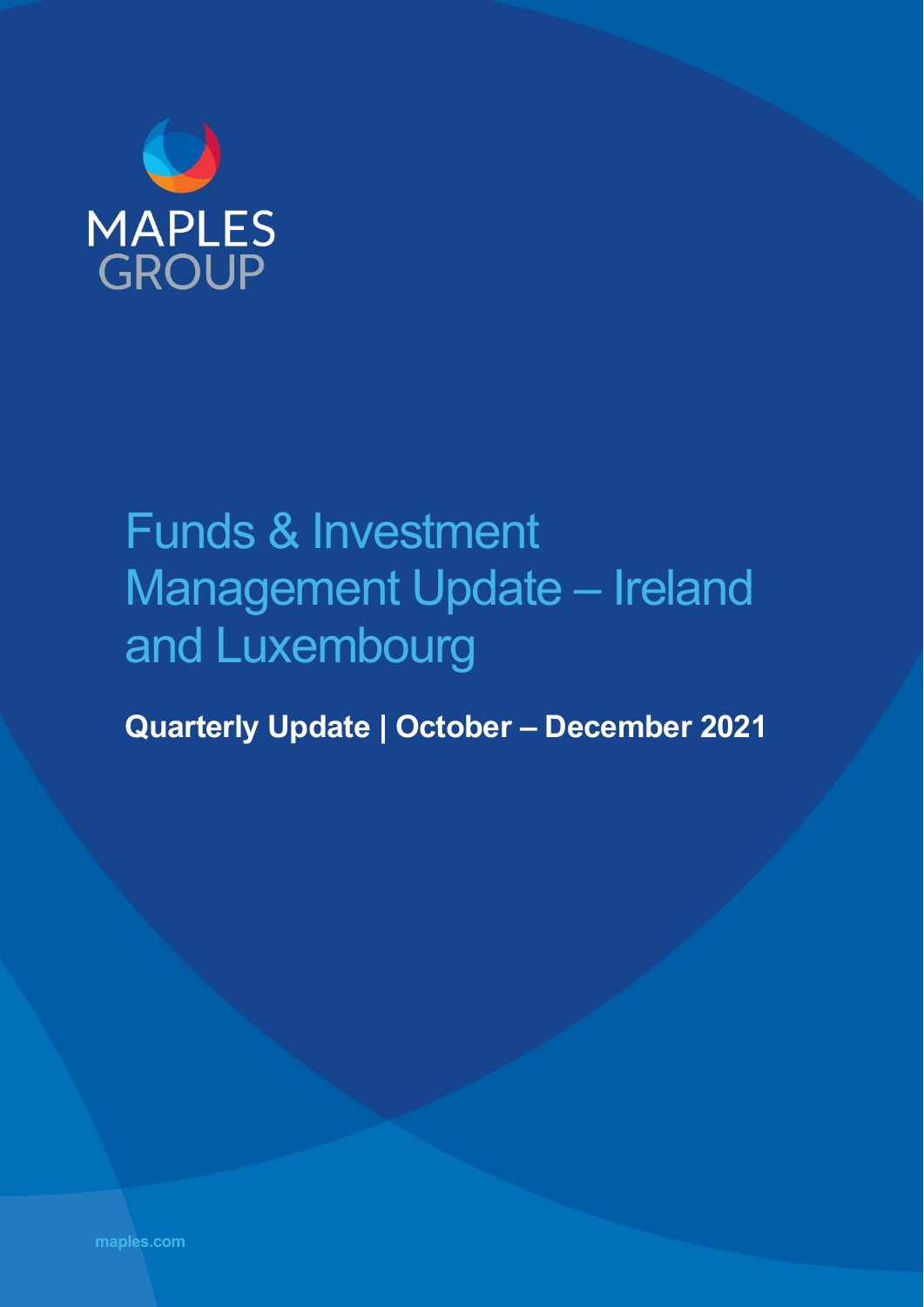# **Table of Contents**

| 1              |                                                                                                 |  |
|----------------|-------------------------------------------------------------------------------------------------|--|
| 1.1            |                                                                                                 |  |
| 1.2            |                                                                                                 |  |
| 1.3            |                                                                                                 |  |
| 1.4            |                                                                                                 |  |
| 1.5            |                                                                                                 |  |
| 1.6            |                                                                                                 |  |
| 1.7            |                                                                                                 |  |
| 1.8            |                                                                                                 |  |
| 1.9            | Central Bank Q&A on the Payment of Distributions and Variable Remuneration 12                   |  |
| 1.10           |                                                                                                 |  |
| 1.11           |                                                                                                 |  |
| 1.12           |                                                                                                 |  |
|                | 1.13 Central Bank Dear CEO Letter on MIFID Client Suitability Frameworks  15                    |  |
|                | 1.14 Central Bank Consultation - Macro-Prudential Measures for Irish Domiciled Property Funds15 |  |
| 1.15           |                                                                                                 |  |
| 1.16           |                                                                                                 |  |
|                | 1.17 CSSF Working Paper Impact of COVID-19 on Investment Fund Redemptions  15                   |  |
|                |                                                                                                 |  |
| 1.19           |                                                                                                 |  |
| 1.20           |                                                                                                 |  |
| 1.21           |                                                                                                 |  |
| 1.22           |                                                                                                 |  |
|                | 1.23 COVID-19 - Remote Meetings of Companies and other Legal Entities 19                        |  |
|                |                                                                                                 |  |
|                |                                                                                                 |  |
|                |                                                                                                 |  |
|                |                                                                                                 |  |
|                | 1.28 IOSCO Outsourcing Principles, Sustainability-Related Practices and Disclosures in Asset    |  |
|                |                                                                                                 |  |
|                |                                                                                                 |  |
| $\overline{2}$ |                                                                                                 |  |
| 2.1            |                                                                                                 |  |
| 2.2            |                                                                                                 |  |
| 2.3<br>Duty    | Overseas Mergers Involving Irish and Luxembourg Funds Exempt from Hong Kong Stamp<br>25         |  |
| 2.4            |                                                                                                 |  |
| 2.5            |                                                                                                 |  |
| 2.6            |                                                                                                 |  |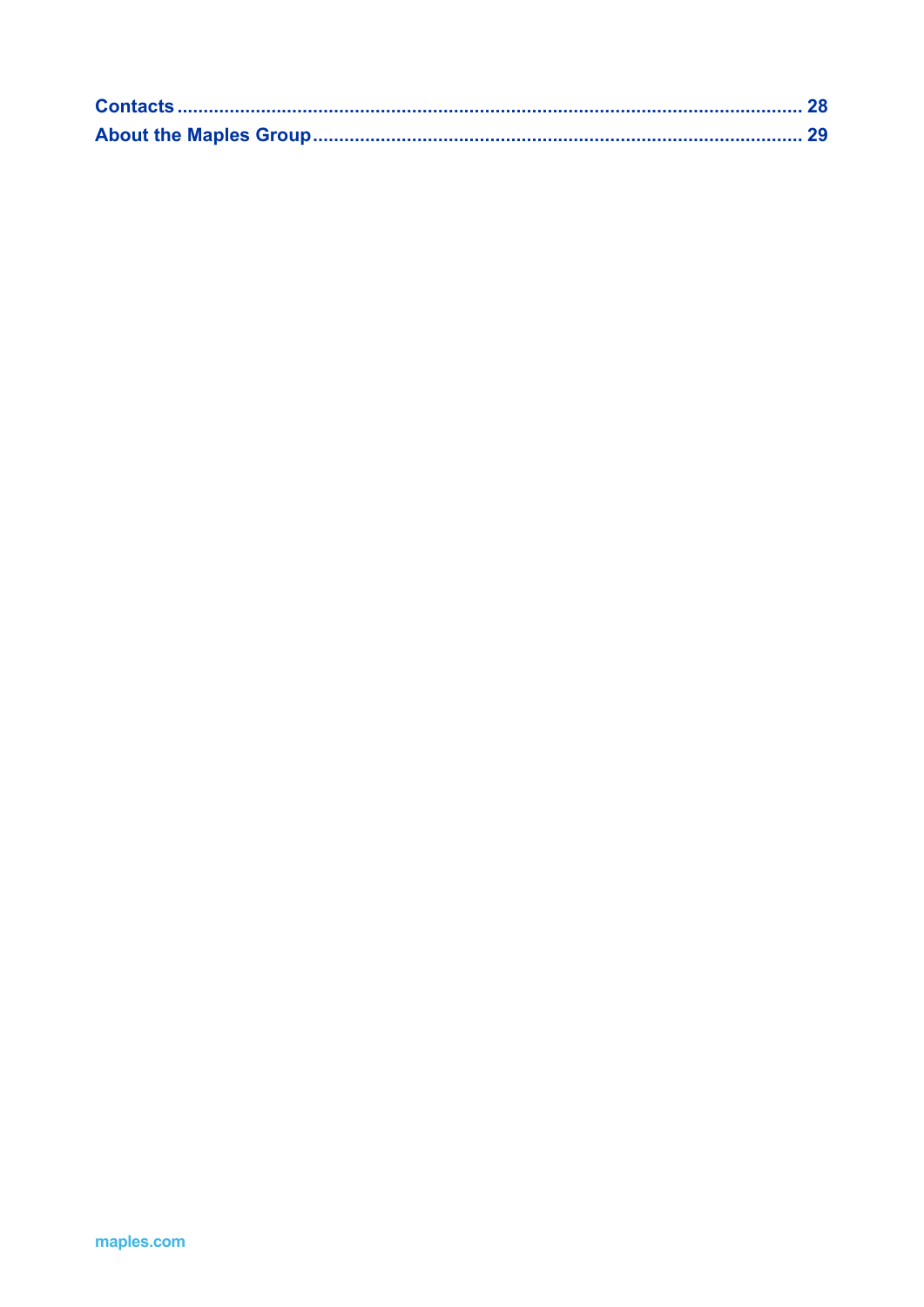# 1 Legal & Regulatory

# **1.1 UCITS Update**

#### **Ireland**

On 1 October 2021, the Central Bank of Ireland ("Central Bank") published the [34th edition](https://www.centralbank.ie/docs/default-source/regulation/industry-market-sectors/funds/ucits/guidance/ucits-q-a-34th-edition.pdf?sfvrsn=2) of its UCITS Q&A which include new Q&As on the implementation of the European Securities and Markets Authority ("ESMA") [guidelines](https://www.esma.europa.eu/document/guidelines-marketing-communications-under-regulation-cross-border-distribution-funds) on marketing communications under the Regulation on cross-border distribution of funds. The new UCITS Q&As, ID 1102 and ID 1103, relate to the implementation of paragraph 8 and 47 respectively of those guidelines.

On 29 October 2021, the Central Bank issued the 35th edition of its [UCITS Q&A,](https://www.centralbank.ie/regulation/markets-update/article/markets-update-issue-14-2021/central-bank-of-ireland/central-bank-published-thirty-fifth-edition-of-the-central-bank-ucits-q-a-document) which includes a new Q&A, ID 1104 setting out its expectations on filing key investor information documents ("KIIDs") for UCITS which implement ESMA's Performance Fee Guidelines with effect from 31 December 2021.

On 20 December 2021, the Central Bank issued the [36th edition of its UCITS Q&A,](https://3257c520b9b442bab9c740f92d309a26.svc.dynamics.com/t/t/0Mwccw098MzwQhsEfjDZpQ7qygmNBbzuWmbKtvwclfox/h8Aq11Elud7gI7XrTx6qtHOC7IogkujPDWFFf4FM74Qx) which includes two new Q&As:

- ID 1105 sets out the Central Bank's expectations that multi-manager UCITS will comply with ESMA's July 2021 Q&A on performance fees in multi-manager UCITS. It confirms that existing multi-manager UCITS must bring their performance fee methodologies into compliance by 1 January 2023.
- ID 1106 addresses the establishment of new multi-manager UCITS utilising performance fees and notes that those UCITS must be established in compliance with ESMA's July 2021 Q&A on performance fees in multi-manager UCITS.

#### **Luxembourg**

On 3 November 2021, the *Commission de Surveillance du Secteur Financier* ("CSSF") published an updated [FAQ on the law of 17 December 2010 relating to undertakings for collective investment](https://www.cssf.lu/en/Document/faq-concerning-the-luxembourg-law-of-17-december-2010-relating-to-undertakings-for-collective-investment-version-13/) with six new FAQs on the extent to which UCITS are allowed to hold ancillary liquid assets and to clarify the UCITS diversification rules. It clarifies, among others, that:

- A UCITS must limit ancillary liquid assets (as used in article 41(2) (b) of the [law of 17 December](https://www.cssf.lu/en/Document/law-of-17-december-2010/)  [2010](https://www.cssf.lu/en/Document/law-of-17-december-2010/) relating to undertakings for collective investment ("2010 Law") to bank deposits at sight, such as cash held in current accounts with a bank and accessible at any time.
- Ancillary liquid assets that may be held are limited to 20% of the net assets of a UCITS. This limit may be temporarily breached when required due to exceptionally unfavourable market conditions or where a breach is justified having regard to the interests of the investors.
- Bank deposits, money market instruments and money market funds that meet the criteria of article 41(1) of the 2010 Law cannot be considered 'ancillary liquid assets' under article 41(2) (b) of the 2010 Law.
- A UCITS is only permitted to invest in bank deposits, money market instruments or other eligible assets listed under article 41(1) of the 2010 Law if this is clearly indicated in its investment policy.
- Margin accounts do not qualify as bank deposits under article  $41(1)(f)$  of the 2010 Law or as ancillary liquid assets under article 41(2)(b) of the 2010 Law.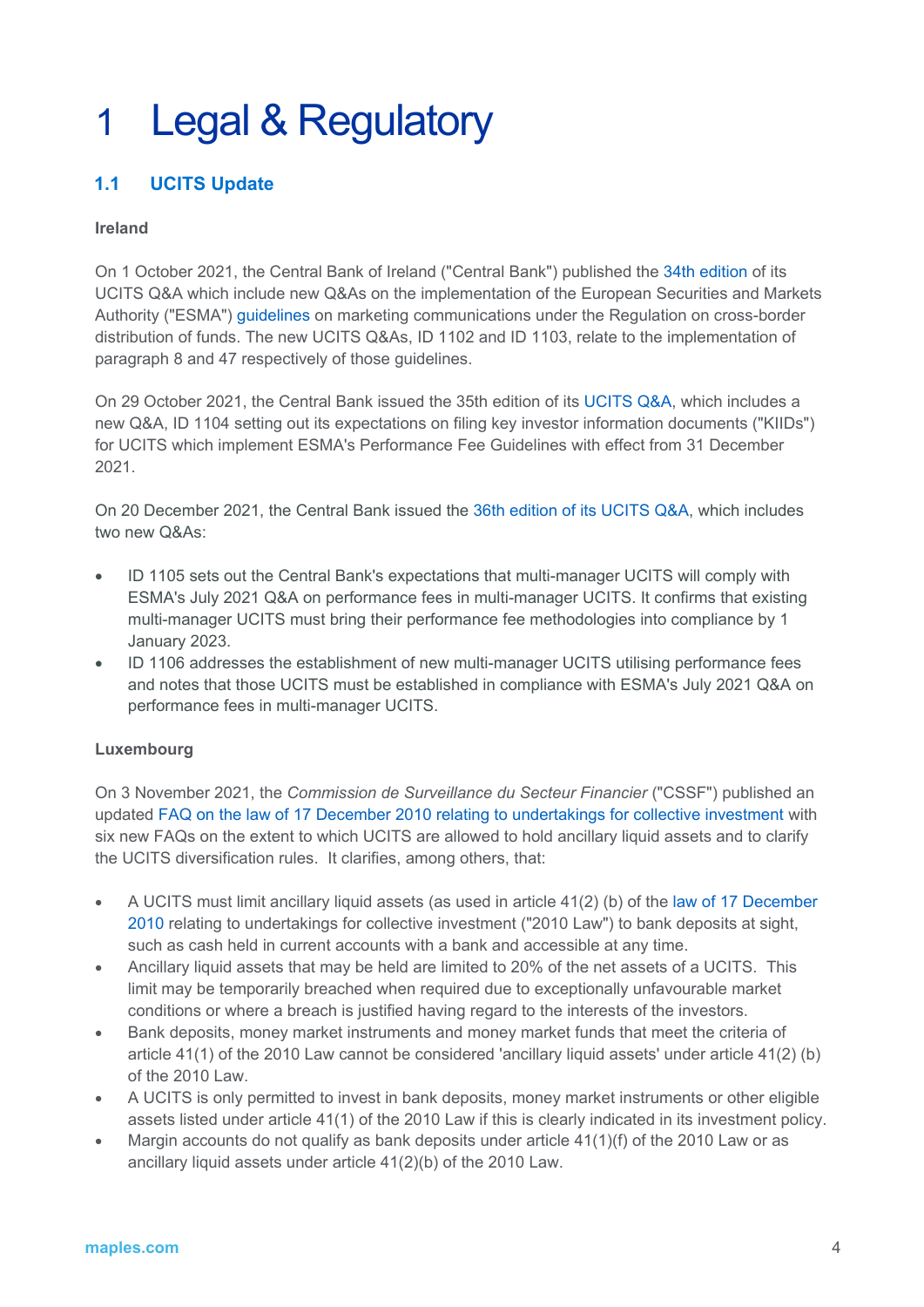UCITS are expected to comply with the updated FAQ by 31 December 2022 at the latest taking into consideration the best interests of investors.

On 17 December 2021, the CSSF published an updated [FAQ on the 2010](https://www.cssf.lu/en/Document/faq-concerning-the-luxembourg-law-of-17-december-2010-relating-to-undertakings-for-collective-investment-version-14/) Law with one new FAQ on the eligibility of special purpose acquisition companies ("SPACs") for UCITS. The CSSF confirmed that a UCITS is permitted to invest in SPACs if certain conditions are met including (i) the SPAC must qualify as a transferable security; and (ii) the UCITS must conduct a detailed risk assessment prior to investing. The FAQ also stated that, in the CSSF's opinion, a UCITS' investment in SPACs should in principle be limited to a maximum of 10% of a UCITS' net asset value ("NAV").

#### **EU**

On 25 November 2021, the European Commission adopted a package of measures to improve the ability of companies to raise capital across the EU including a [legislative proposal](https://ec.europa.eu/commission/presscorner/detail/en/ip_21_6251) for a Directive with targeted amendments to AIFMD and the UCITS Directive arising from the AIFMD review. The proposals also contain changes to the UCITS Directive to align delegation, liquidity risk management and regulatory reporting more closely with AIFMD rules. It is proposed that a UCITS management company must be able to objectively justify its entire delegation structure but there is no fundamental change to the existing delegation framework. The emphasis is on achieving a coherent approach to delegation activities.

The legislative package will now be discussed by the European Parliament and the Council.

For more information, see our update, [Introducing UCITS VI: Legislative Proposals to Amend UCITS](https://maples.com/en/knowledge-centre/2021/12/introducing-ucits-vi-legislative-proposals-to-amend-ucits-regime)  [Regime.](https://maples.com/en/knowledge-centre/2021/12/introducing-ucits-vi-legislative-proposals-to-amend-ucits-regime)

On 26 November 2021, ESMA published an updated version of its [Q&As](https://www.esma.europa.eu/sites/default/files/library/esma34-43-392_qa_on_application_of_the_ucits_directive.pdf) on the application of the UCITS Directive. A new Q&A in section XII (Costs and fees) relating to fee rebate arrangements has been added. On 17 December 2021, ESMA published another update of its [Q&As](https://www.esma.europa.eu/sites/default/files/library/esma34_43_392_qa_on_application_of_the_ucits_directive.pdf) adding the following Q&As on issuer concentration:

- How securities issued by certain issuers (for example, sovereign issuers) under Article 54(1) of the UCITS Directive are treated.
- Where a UCITS has a hedged share class in a different currency, whether unrealised foreign exchange profits and losses should be counted towards the NAV of the hedged share class and be taken into account when calculating the counterparty risk limit under Article 52(1) of the UCITS Directive.

On 21 December 2021, the quick fix amendments to PRIIPS Regulation and UCITS Directive came into force (for more details, see "PRIIPs Update" below).

#### **Covered Bond Directive**

The [European Union \(Covered Bonds\) Regulations 2021](https://www.irishstatutebook.ie/eli/2021/si/576/made/en/print) (published in November 2021) which give effect to the Covered Bonds Directive [\(EU\) 2019/2162](https://eur-lex.europa.eu/legal-content/EN/TXT/?uri=CELEX%3A32019L2162&qid=1641375853251) ("Covered Bonds Directive") in Ireland will come into force on 8 July 2022. The [law of 8 December 2021](https://www.cssf.lu/en/Document/law-of-8-december-2021/) which gives effect to the Covered Bonds Directive in Luxembourg will come into force on 8 July 2022.

This Directive establishes a uniform EU framework with specific structural features which must be satisfied by bonds issued by EU credit institutions which are to be classified as 'covered bonds' under the UCITS framework. From 8 July 2022, UCITS will only be able to avail of the higher investment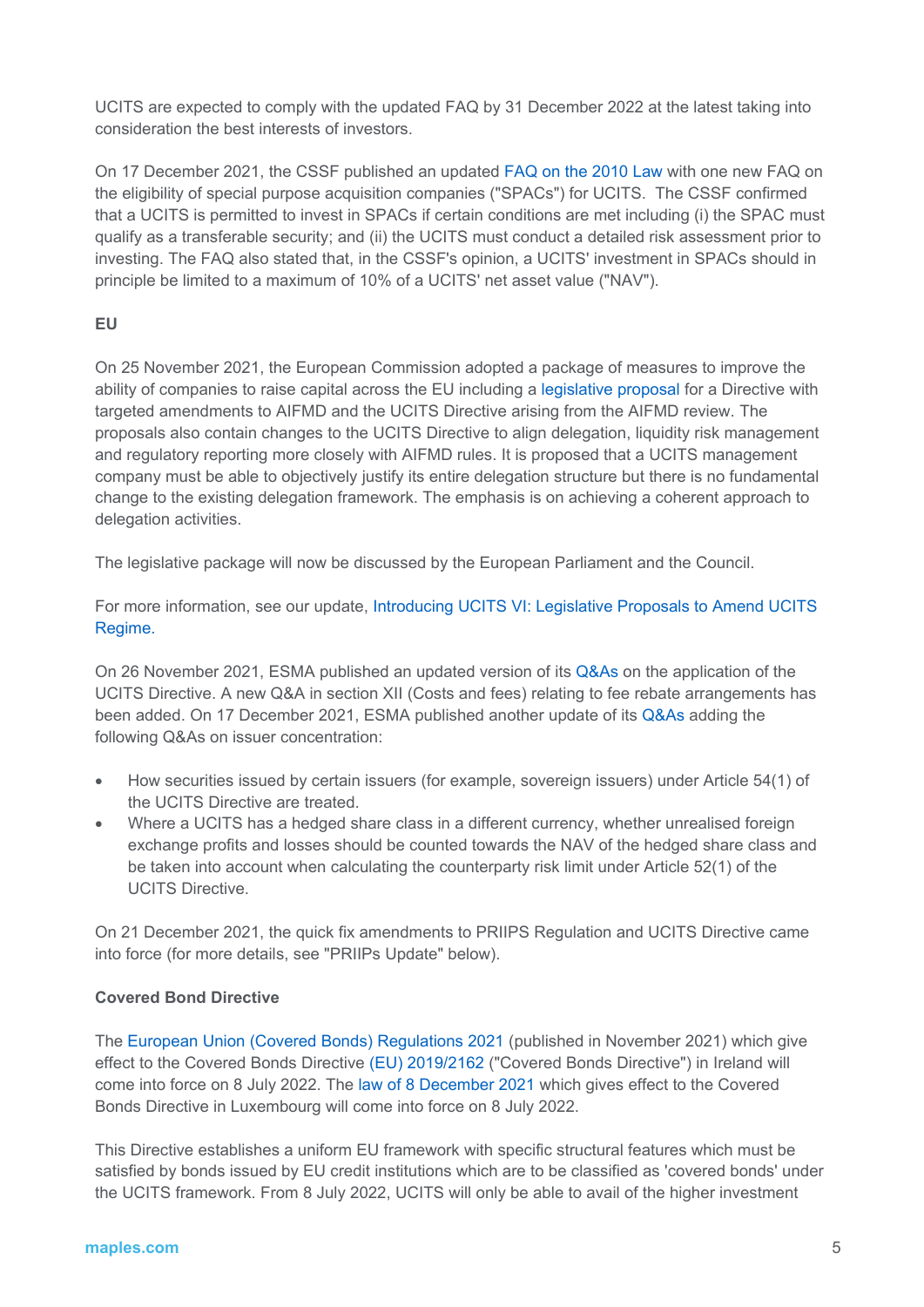restrictions applicable to covered bonds where they are satisfied that the relevant bonds meet the specific criteria in the Covered Bonds Directive.

# **1.2 AIFMD Update**

#### **Ireland**

On 1 October 2021, the Central Bank published the [42nd edition](https://www.centralbank.ie/docs/default-source/regulation/industry-market-sectors/funds/aifs/guidance/qa/aifmd-q-a-42nd-edition.pdf?sfvrsn=2) of its AIFMD Q&A which include new Q&As on the implementation of the ESMA guidelines on marketing communications under the Regulation on cross-border distribution of funds. The new AIFMD Q&A ID 1148 relates to the implementation of paragraph 47 of those guidelines. The new AIFMD Q&A IDs 1149 and 1150 relate to investment by QIAIFs and RIAIFs in UK investment funds.

On 29 October 2021, the Central Bank issued the 43rd edition of its [AIFMD Q&A,](https://www.centralbank.ie/home) updating Q&A ID 1139 which sets out its position on non-financial instrument assets, a Depositary of Assets other than Financial Instruments ("DAoFI") may safe-keep. The list of permissible non-financial asset classes has been updated to include aircraft. On 20 December 2021, the Central Bank issued the [44th](https://3257c520b9b442bab9c740f92d309a26.svc.dynamics.com/t/t/0yB2B7fRWsGQQUcl0PhNGsAF9htjkZRs54gKE1vmSC8x/h8Aq11Elud7gI7XrTx6qtHOC7IogkujPDWFFf4FM74Qx)  [edition,](https://3257c520b9b442bab9c740f92d309a26.svc.dynamics.com/t/t/0yB2B7fRWsGQQUcl0PhNGsAF9htjkZRs54gKE1vmSC8x/h8Aq11Elud7gI7XrTx6qtHOC7IogkujPDWFFf4FM74Qx) which includes three new Q&As:

- ID 1151 sets out its expectations for an arrangement involving a non-discretionary investment advisor which provides services to a QIAIF. The Q&A affirms the Central Bank's expectation that the investment advisor is performing a role that is advisory in nature and the AIFM must be able to evidence this on request from the Central Bank. This clarification will be useful to firms considering launching investment limited partnership vehicles and follows several exchanges with the Central Bank. For more information, see our update, CBI Clarifies [Expectations on Non-](https://maples.com/en/knowledge-centre/2022/1/cbi-clarifies-expectations-on-non-discretionary-investment-advisors)[Discretionary Investment Advisors.](https://maples.com/en/knowledge-centre/2022/1/cbi-clarifies-expectations-on-non-discretionary-investment-advisors)
- ID 1152 sets out its expectations that multi-manager RIAIFs will comply with ESMA's July 2021 Q&A on performance fees in multi-manager AIFs. It confirms that existing multi-manager RIAIFs must bring their performance fee methodologies into compliance by 1 January 2023.
- ID 1153 addresses the establishment of new multi-manager RIAIFs utilising performance fees and notes that those RIAIFs must be established in compliance with ESMA's July 2021 Q&A on performance fees in multi-manager AIFs.

#### **EU – AIFMD 2.0 Proposals**

On 25 November 2021, the European Commission adopted a [legislative proposal](https://ec.europa.eu/commission/presscorner/detail/en/ip_21_6251) for a Directive with targeted amendments to AIFMD (and the UCITS Directive) arising from the AIFMD review. The suggested changes cover key topics including delegation; liquidity risk management; loan origination; marketing; and depositary services. The proposal aims to harmonise the AIFMD and UCITS regimes. It also harmonises the rules on funds that give loans to companies. The proposal does fundamentally change the existing AIFMD delegation framework as the emphasis is on strengthening supervisory oversight to ensure a more level playing field in how the current delegation rules are applied.

Specifically, it introduces a reporting regime where all EU national competent authorities ("NCAs") would be obliged to report annually to ESMA any instances where AIFMs which they regulate are delegating more portfolio management or risk management functions to entities located in non-EU countries than they are retaining.

The Council of the EU and the European Parliament will now consider the proposal and it is anticipated that agreement could be reached by mid-to-end 2022.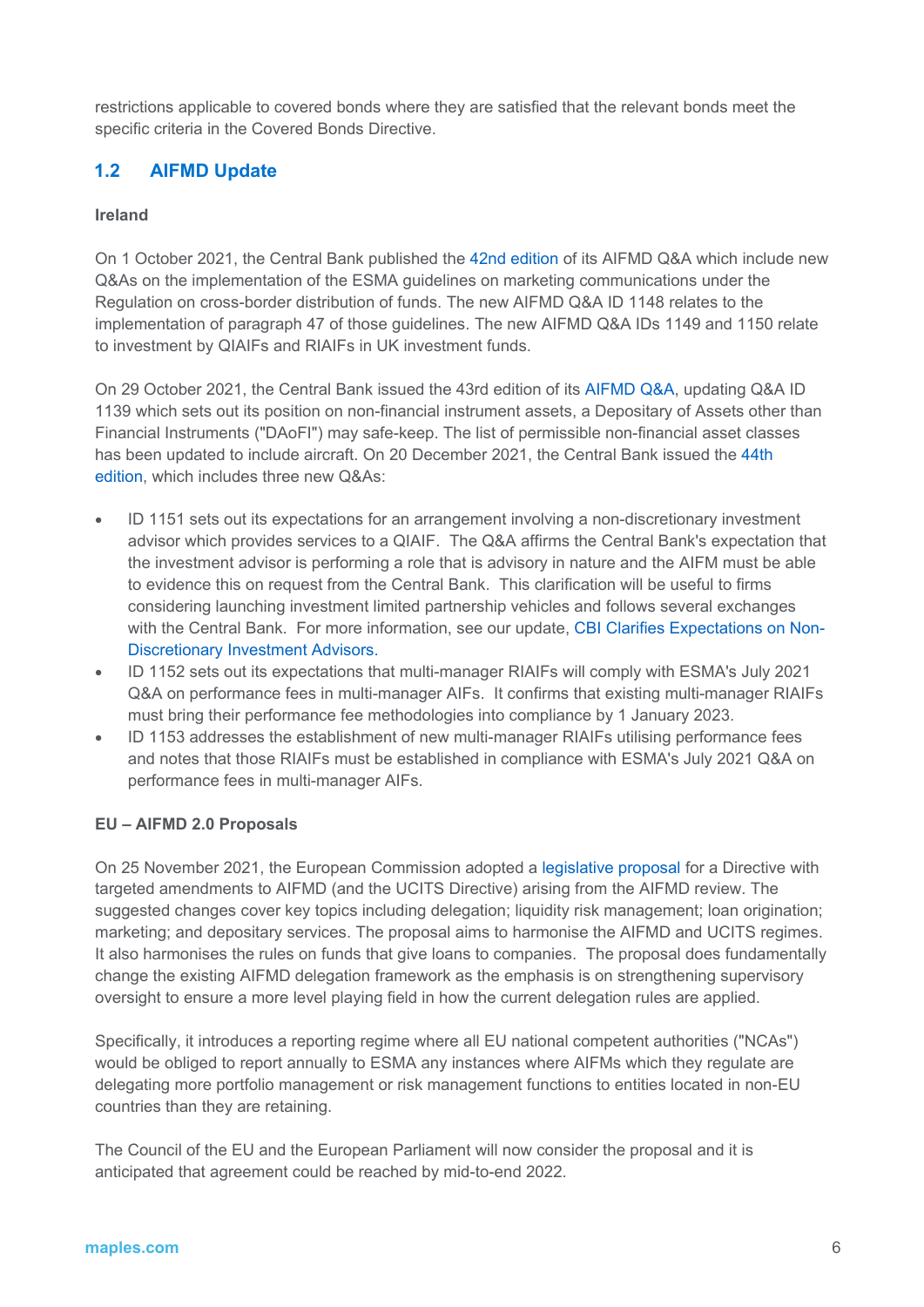For more information, see our update, [AIFMD 2.0: European Commission Publishes Legislative](https://maples.com/en/knowledge-centre/2021/12/aifmd-2-0-european-commission-publishes-legislative-proposals)  [Proposals.](https://maples.com/en/knowledge-centre/2021/12/aifmd-2-0-european-commission-publishes-legislative-proposals)

On 17 December 2021, ESMA published an updated version of its AIFMD [Q&As](https://www.esma.europa.eu/sites/default/files/library/esma34-32-352_qa_aifmd.pdf) adding a new Q&A on whether managers of undertakings investing in cryptoassets are subject to AIFMD. ESMA states that collective investment undertakings, raising capital from a number of investors to invest in cryptoassets in accordance with a defined investment policy for the benefit of those investors will qualify as an AIF. AIFMD does not provide for a list of eligible or non-eligible assets and AIFs can invest in traditional and alternative assets.

### **1.3 Cross-Border Distribution of Investment Funds**

The EU's regulatory framework for facilitating the cross-border distribution of UCITS and AIFs came into effect on 2 August 2021. It comprises Regulation [\(EU\) 2019/1156](https://eur-lex.europa.eu/legal-content/EN/TXT/?uri=CELEX%3A32019R1156) ("CBD Regulation") and Directive [\(EU\) 2019/1160](https://eur-lex.europa.eu/legal-content/EN/TXT/?uri=CELEX%3A32019L1160) ("CBD Directive"). The [European Union \(Undertakings for Collective](http://email.mediahq.com/ls/click?upn=dzys9oEMACnhhrfSbxnCNKdMRBt5J4l9exPgzuEJ-2F6H-2BVrW4pjWYfGcc37BtQu4khBr3dv-2FbrZRCUukU25WXcb-2F3te8gOfYkGcu52W0Gezra1fH0HFkaCVvU0a54X9g518vqKqCn7813dHog7hsG3-2BgbN7TtgPqAZalM9Iv3rVYCqrN3sZfi5NznT1rZMyOqH2rbItAmGjn6ktEWF6P3tA-3D-3DkLTO_UhPZkopTI9XxQT7tooyXT72ZAz5haFcBhpkOKMAVJFYFH9u8FK7KLjJYdS4TB3lq5183RpxSV9-2B6-2BvjGtVXMd8Vy1pnV5-2BMJ9YR0QafaqDBga-2Ba7G1xAmCa-2BslJ7lD32E4x-2BjExw8GrHjZnm320JY-2Bz9J-2BaOY-2F-2BWq4UCDIvnCVcu9s5uq7es-2FHamg7LPYb2yh3pWUK4ihrfYvWxBAYSxuPtDlKmbJnYxnYgRefAv5mfqiEC1T-2F75vNLdKl12UO26OoTFs-2FxokLlOQoGbAd9fcg-3D-3D)  [Investment in Transferable Securities\) \(Amendment\) Regulations 2021](http://email.mediahq.com/ls/click?upn=dzys9oEMACnhhrfSbxnCNKdMRBt5J4l9exPgzuEJ-2F6H-2BVrW4pjWYfGcc37BtQu4khBr3dv-2FbrZRCUukU25WXcb-2F3te8gOfYkGcu52W0Gezra1fH0HFkaCVvU0a54X9g518vqKqCn7813dHog7hsG3-2BgbN7TtgPqAZalM9Iv3rVYCqrN3sZfi5NznT1rZMyOqH2rbItAmGjn6ktEWF6P3tA-3D-3DkLTO_UhPZkopTI9XxQT7tooyXT72ZAz5haFcBhpkOKMAVJFYFH9u8FK7KLjJYdS4TB3lq5183RpxSV9-2B6-2BvjGtVXMd8Vy1pnV5-2BMJ9YR0QafaqDBga-2Ba7G1xAmCa-2BslJ7lD32E4x-2BjExw8GrHjZnm320JY-2Bz9J-2BaOY-2F-2BWq4UCDIvnCVcu9s5uq7es-2FHamg7LPYb2yh3pWUK4ihrfYvWxBAYSxuPtDlKmbJnYxnYgRefAv5mfqiEC1T-2F75vNLdKl12UO26OoTFs-2FxokLlOQoGbAd9fcg-3D-3D) and the [European](http://email.mediahq.com/ls/click?upn=dzys9oEMACnhhrfSbxnCNKdMRBt5J4l9exPgzuEJ-2F6GBVVVu5vzCCPjdXIgNMUvAHT9bHXlr65s6sDird5XQhKr00f50tCYLOOtzLwHPvOk8rihcBWDCBOkAD9G6lvOSPUV6smiNgu-2F5uWq2USxjJScmpIa0MxTOXSpfX79wAzI-3Dz4hX_UhPZkopTI9XxQT7tooyXT72ZAz5haFcBhpkOKMAVJFYFH9u8FK7KLjJYdS4TB3lq5183RpxSV9-2B6-2BvjGtVXMd8Vy1pnV5-2BMJ9YR0QafaqDBga-2Ba7G1xAmCa-2BslJ7lD323clMlIYqFmhVQ0SsC2BbFuQe5tOyPMlCuc9-2BhymqrLKA1D9CVd-2BxySSQEoa-2B70gzWSDxcl2gXd3IMRAtHM48msuVWYjGNQ7fNRaE3cR-2BDqFeIEzo5JpfhAUocqISL7H-2BhHT7QEC2nP-2B28Nb-2Fuac-2BbQ-3D-3D) Union [\(Alternative Investment Fund Managers\) \(Amendment\) Regulations 2021](http://email.mediahq.com/ls/click?upn=dzys9oEMACnhhrfSbxnCNKdMRBt5J4l9exPgzuEJ-2F6GBVVVu5vzCCPjdXIgNMUvAHT9bHXlr65s6sDird5XQhKr00f50tCYLOOtzLwHPvOk8rihcBWDCBOkAD9G6lvOSPUV6smiNgu-2F5uWq2USxjJScmpIa0MxTOXSpfX79wAzI-3Dz4hX_UhPZkopTI9XxQT7tooyXT72ZAz5haFcBhpkOKMAVJFYFH9u8FK7KLjJYdS4TB3lq5183RpxSV9-2B6-2BvjGtVXMd8Vy1pnV5-2BMJ9YR0QafaqDBga-2Ba7G1xAmCa-2BslJ7lD323clMlIYqFmhVQ0SsC2BbFuQe5tOyPMlCuc9-2BhymqrLKA1D9CVd-2BxySSQEoa-2B70gzWSDxcl2gXd3IMRAtHM48msuVWYjGNQ7fNRaE3cR-2BDqFeIEzo5JpfhAUocqISL7H-2BhHT7QEC2nP-2B28Nb-2Fuac-2BbQ-3D-3D) give effect to the CBD Directive in Ireland. The [law of 21 July 2021](https://data.legilux.public.lu/file/eli-etat-leg-loi-2021-07-21-a561-jo-fr-pdf.pdf) gives effect to the CBD Directive in Luxembourg. On 1 October 2021 the Central Bank published a [notice of intention](https://www.centralbank.ie/regulation/industry-market-sectors/funds/industry-communications) on the ESMA Guidelines on marketing communications under the CBD Regulation. The notice states that it expects full compliance with the Guidelines in line with the relevant application date of 2 February 2022. The Central Bank will, in due course, consult on the incorporation of a provision into both the Central Bank UCITS Regulations and AIF Rulebook setting out that compliance with the Guidelines is required.

On 11 November 2021, a [corrigendum](https://eur-lex.europa.eu/legal-content/EN/TXT/?uri=uriserv%3AOJ.L_.2021.398.01.0049.01.ENG&toc=OJ%3AL%3A2021%3A398%3ATOC) to Commission Implementing Regulation [\(EU\) 2021/955](https://eur-lex.europa.eu/legal-content/EN/TXT/?uri=CELEX%3A32021R0955&qid=1641393894140) was published in the Official Journal of the EU. This Implementing Regulation lays down ("ITS") under Articles 5(3), 10(3) and 13(3) of the CBD Regulation. The corrigendum replaces Article 1 and the third disclaimer in Annex 1 with new text.

#### *Reverse Solicitation*

On 3 January 2021, ESMA published a [letter](https://www.esma.europa.eu/sites/default/files/library/esma34-45-1485_letter_chair_commission_on_reverse_sollicitation.pdf) (dated 17 December 2021) to the European Commission on the Commission's report on reverse solicitation under the CBD Regulation. In September 2021, the Commission sent ESMA a [letter](https://www.esma.europa.eu/sites/default/files/letter_to_esma_on_cbdf-j.berrigan.pdf) requesting it to gather information NCAs on the use of reverse solicitation by asset managers and the impact on passporting activities.

#### In the letter, ESMA:

- States that the majority of NCAs were unable to provide an estimation of the share of reverse solicitation as compared to marketing. This reflects the absence in EU law of any obligation requiring asset managers to report to their NCAs information on subscriptions resulting from reverse solicitation.
- Reports that several NCAs believe that reverse solicitation is used in practice to circumvent the rules of the third-country and EU passport regimes. It considers that this raises investor protection and may create an uneven playing field between EU and non-EU asset managers operating in the EU through reverse solicitation.
- Suggests that the Commission may wish to consider introducing new reporting requirements on the use of reverse solicitation.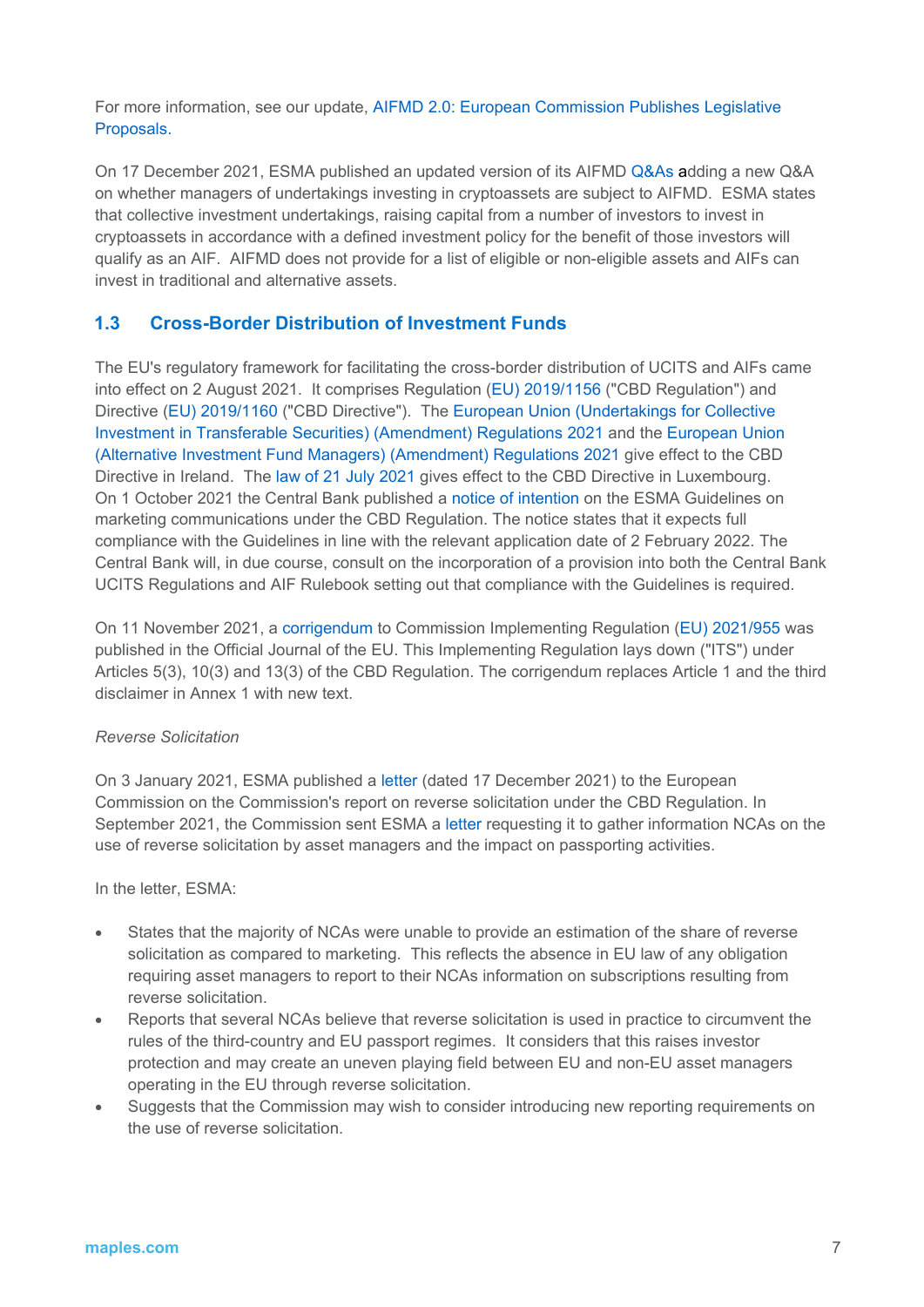# **1.4 Sustainable Finance Update**

#### **Ireland**

On 3 November 2021, the Governor of the Central Bank issued a letter with its supervisory expectations on climate and other environmental, social and governance ("ESG") related issues. For more details, see "Central Bank "Dear CEO" Letter on Supervisory Expectations" below.

On 15 November 2021, the Central Bank issued a [notice](https://www.centralbank.ie/docs/default-source/regulation/industry-market-sectors/funds/industry-communications/taxonomy-regulation-sfdr-clarification-document.pdf?sfvrsn=4) formally confirming its intention to establish a fast-track filing process and clarifying the filing requirements for pre-contractual documentation updates in relation to the [Taxonomy Regulation](https://eur-lex.europa.eu/legal-content/EN/ALL/?uri=CELEX%3A32020R0852) (EU) 2020/852 and Level 2 measures on the [Sustainable Finance Disclosure Regulation](https://eur-lex.europa.eu/eli/reg/2019/2088/oj) (EU) 2019/2088 ("SFDR L2").

For more information, please see our update, [Central Bank of Ireland Provides Details for Taxonomy](https://maples.com/en/knowledge-centre/2021/11/cbi-confirms-details-for-taxonomy-regulation-and-sfdr-level-2-fast-track-processes)  [Regulation and SFDR Level 2 Fast-Track Processes](https://maples.com/en/knowledge-centre/2021/11/cbi-confirms-details-for-taxonomy-regulation-and-sfdr-level-2-fast-track-processes)

#### **Luxembourg**

On 2 December 2021, the CSSF [formally confirmed](https://www.cssf.lu/en/2021/12/communication-on-regulatory-requirements-and-fast-track-procedure-in-relation-to-regulation-eu-2020-852-on-the-establishment-of-a-framework-to-facilitate-sustainable-investments-and-regulation-2019/) its intention to establish a fast-track filing procedure and clarifying the filing requirements for pre-contractual documentation updates under the Taxonomy Regulation.

#### **EU**

#### *SFDR*

On 22 October 2021, the European Supervisory Authorities ("ESAs") (that is, the EBA, EIOPA and ESMA) published a [joint final report](https://www.esma.europa.eu/sites/default/files/library/jc_2021_50_-_final_report_on_taxonomy-related_product_disclosure_rts.pdf) on draft regulatory technical standards ("amending RTS") on the content and presentation of sustainability disclosures under Articles 8(4), 9(6) and 11(5) of SFDR. The amending RTS takes the form of amendments to the draft RTS on the content, methodologies and presentation of disclosures under the SFDR that the ESAs finalised in February 2021 and contains:

- Pre-contractual and periodic disclosures for products under Articles 5 and 6 of the Taxonomy Regulation that identify the environmental objectives to which the product contributes and show how and to what extent the product's investments are aligned with the EU taxonomy.
- Elements measuring how and to what extent activities funded by products under Articles 5 and 6 of the Taxonomy Regulation are aligned with the EU taxonomy.
- Annexes with amendments to the mandatory templates for financial products that promote environmental and/or social characteristics or have a sustainable investment objective as defined in the SFDR, so that they include additional disclosures for products under Articles 5 and 6 of the Taxonomy Regulation.

Section 5 to the report contains a consolidated version of the SFDR RTS, incorporating these amendments into the text of the SFDR RTS published in February 2021. The European Commission confirmed in July 2021 that the SFDR RTS will be adopted in a single delegated act with an expected application date of 1 July 2022.

The ESAs also sent a [letter](https://www.eiopa.europa.eu/document-library/letter/letter-european-commission-esas-application-of-regulation-eu-20192088_en) to the European Commission noting various challenges arising. Among other issues, the ESAs note a discrepancy in the timeframe for reporting on taxonomy alignment where products would have to disclose this without access to any taxonomy-aligned information on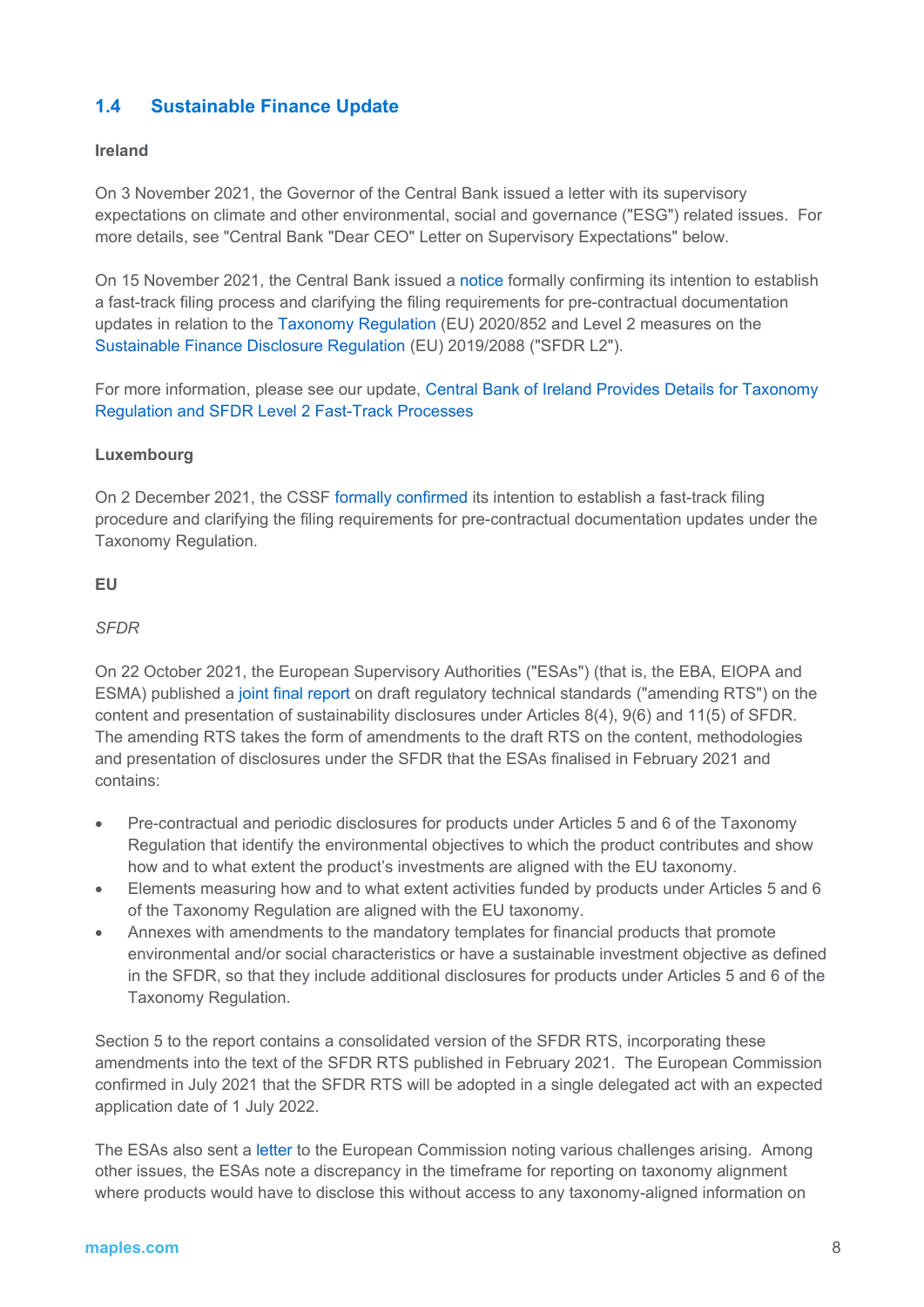underlying investee companies until 2023 at the earliest. On 25 November 2021 the Commission [confirmed](https://www.etfstream.com/news/european-union-delays-sfdr-level-2-until-january-2023/) the date of application of SFDR RTS has been further pushed out to 1 January 2023. In addition, the letter states that the Principal Adverse Sustainability Impacts ("PASI") statement will need to comply with the disclosure requirements on principal adverse impacts in the RTS for the first time by 30 June 2023, i.e. the first reference period under the RTS to be 1 January 2022 to 31 December 2022.

#### *Taxonomy Regulation*

On 29 December 2021, [Commission Delegated Regulation \(EU\) 2021/2139](https://eur-lex.europa.eu/legal-content/EN/TXT/PDF/?uri=CELEX:32021R2139&from=EN) supplementing the Taxonomy Regulation on climate change mitigation and adaptation ("Taxonomy Climate Delegated Act") came into force and will apply from 1 January 2022. It contains technical screening criteria that define which activities contribute to environmental objectives in the Taxonomy Regulation (climate change adaptation and climate change mitigation).

On 30 December 2021, Commission Delegated Regulation [\(EU\) 2021/2178](https://eur-lex.europa.eu/legal-content/EN/TXT/?uri=uriserv:OJ.L_.2021.443.01.0009.01.ENG&toc=OJ:L:2021:443:TOC) supplementing Article 8 of the Taxonomy Regulation by specifying the content and presentation of information to be disclosed by undertakings subject to Articles 19a or 29a of the Non-Financial Reporting Directive [\(EU\) 2014/95](https://eur-lex.europa.eu/legal-content/EN/TXT/?uri=CELEX%3A32014L0095) concerning environmentally sustainable economic activities and the methodology to comply with that disclosure obligation also came into force and will apply from 1 January 2022 (the application of specific requirements will depend on the type of entity).

Article 8 requires large corporates to include in their non-financial statements information on how and to what extent their activities are associated with environmentally sustainable economic activities. The Delegated Regulation specifies the content and presentation of information to be disclosed by nonfinancial undertakings, asset managers, credit institutions, investment firms, and insurance and reinsurance undertakings. It also sets out common rules on key performance indicators. On 20 December 2021, the European Commission and EU Platform on Sustainable Finance published [further information](https://ec.europa.eu/info/sites/default/files/business_economy_euro/banking_and_finance/documents/sustainable-finance-taxonomy-article-8-report-eligible-activities-assets-faq_en.pdf) to support disclosures under Article 8.

# **1.5 AML and White Collar Crime Developments**

#### **Ireland**

In November 2021, the Central Bank published the 7th edition of its [AML Bulletin](https://www.centralbank.ie/docs/default-source/Regulation/how-we-regulate/anti-money-laundering-and-countering-the-financing-of-terrorism/legislation/anti-money-laundering-bulletin-on-funds-and-fund-management-companies---november-2021.pdf) which contains information on its supervisory engagements with funds and fund management companies. It identifies a number of areas where funds and fund management companies ("Firms") must introduce enhancements to ensure compliance with the Criminal Justice (Money Laundering and Terrorist Financing) Act 2010. The findings are based on supervisory engagement it has had with Firms since 2019. Across four discrete areas, it sets out the weaknesses it identified in the anti-money laundering and terrorist financing ("AML/CFT") practices of the Firms it reviewed; and the measures it expects Firms to take.

For more information, please see our update, [Central Bank of Ireland Calls for Fund Mancos to](https://maples.com/en/knowledge-centre/2021/11/central-bank-calls-for-fund-mancos-to-enhance-their-aml-frameworks)  [enhance their AML Frameworks.](https://maples.com/en/knowledge-centre/2021/11/central-bank-calls-for-fund-mancos-to-enhance-their-aml-frameworks)

The [Companies \(Corporate Enforcement Authority\)](https://www.oireachtas.ie/en/bills/bill/2021/107/) Act 2021 was signed into law in December 2021 and awaits a commencement order to come into force. It will transform the Office of the Director of Corporate Enforcement into a statutory and independent agency, the Corporate Enforcement Authority with additional resources and powers to investigate and prosecute white collar crime.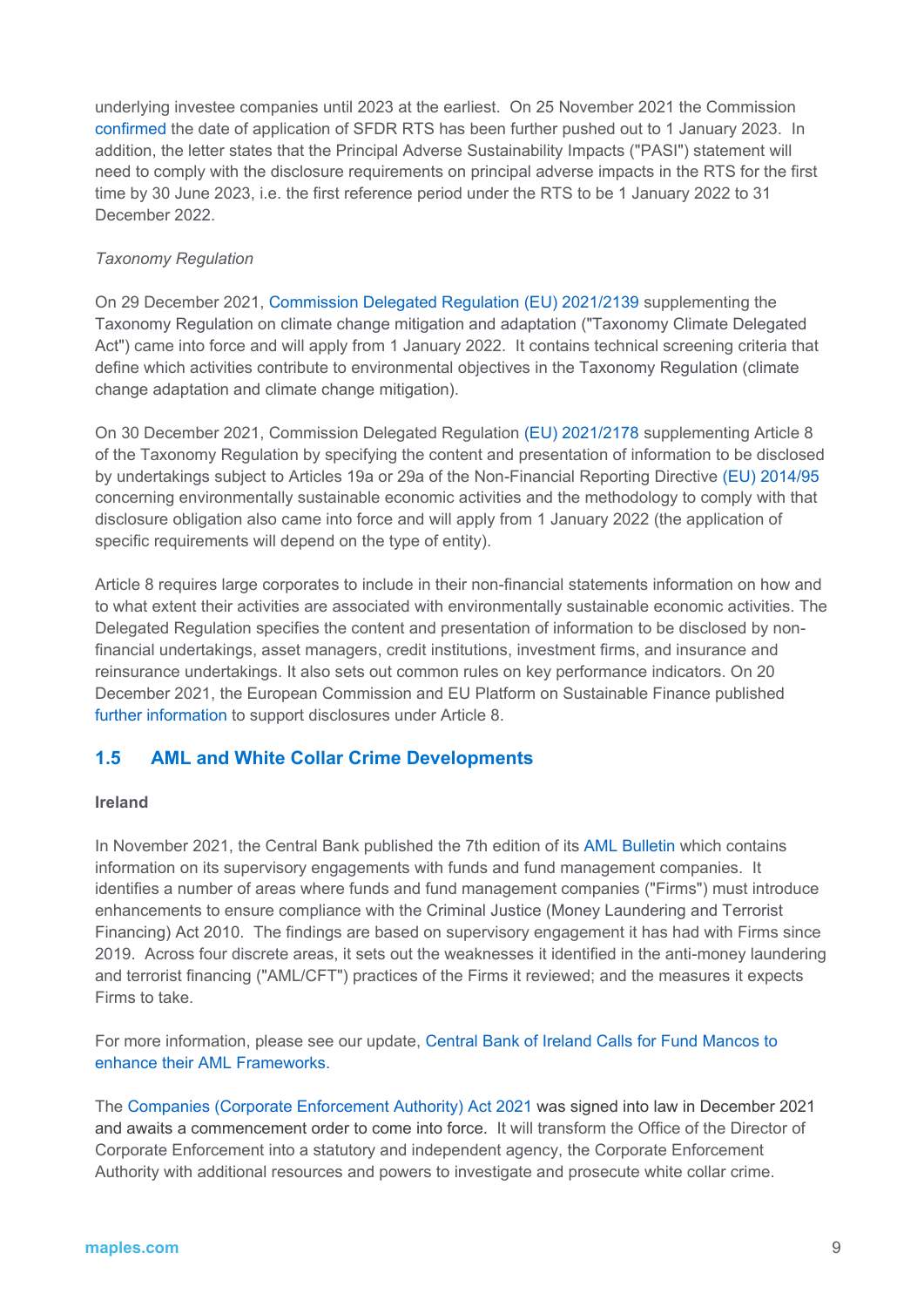#### **Luxembourg**

On 14 December 2021, the CSSF issued a [press release](https://www.cssf.lu/en/2021/12/2021-survey-related-to-the-fight-against-money-laundering-and-terrorism-financing/?utm_campaign=email-211214-13036) on its 2021 online survey on the fight against money laundering and terrorist financing which will be launched on15 February 2022. The purpose was to collect standardised key information concerning: (i) the money laundering / terrorist financing risks to which professionals under the CSSF's AML / CTF supervision are exposed; and (ii) the implementation of measures to mitigate these risks. Answers must be submitted through the CSSF's [eDesk](https://edesk.apps.cssf.lu/edesk-dashboard/dashboard/getstarted) by 15 April 2022.

On 22 December 2021, the CSSF [published](https://www.cssf.lu/en/2021/12/publication-of-circulars-cssf-21-788-21-789-and-21-790-concerning-ifms-and-ucis/) three circulars to improve the risk-based supervision by the CSSF of investment fund managers ("IFMs") and undertakings for collective investment ("UCIs"), both for prudential and AML/CFT purposes:

- CSSF [Circular 21/788](https://www.cssf.lu/en/Document/circular-cssf-21-788/) introduces a new requirement for the auditor of an IFM or UCI supervised by the CSSF to produce an annual report on the compliance of the IFM or UCI with its AML/CFT obligations. The report must be filed with the CSSF within six months of the financial year end of the IFM or UCI.
- CSSF [Circular 21/789](https://www.cssf.lu/en/Document/circular-cssf-21-789/) introduces new tools for the CSSF to supervise IFMs. It requires IFMs to complete a self-assessment questionnaire ("SAQ") on its compliance with applicable laws and regulations, which must be filed with the CSSF within six months of the financial year end. The circular also puts in place rules around the management letter which an IFM's auditor prepares in connection with the IFM's annual report audit. The management letter must be filed with the CSSF. Finally, the auditor must review the IFM's SAQ and report back to the CSSF.
- CSSF [Circular 21/790](https://www.cssf.lu/en/Document/circular-cssf-21-790/) is similar to circular 21/789 but applies to UCIs. It requires UCIs to complete a SAQ on its compliance with applicable laws and regulations, which must be filed with the CSSF within either three or four months of the financial year end, depending on the type of UCI. Where the auditor of a UCI issues a modified audit opinion, the UCI's board of directors must file an explanatory letter with the CSSF. The circular also puts in place rules around the management letter which a UCI's auditor prepares in connection with the UCI's annual report audit. The management letter must be filed with the CSSF. Finally, the auditor must review the UCI's SAQ and report back to the CSSF.

For more information, please see our update, [Changes to Luxembourg Reporting Requirements.](https://maples.com/en/knowledge-centre/2022/1/changes-to-luxembourg-reporting-requirements)

#### **EU and International**

On 19 October 2021, the European Commission published its [work programme for 2022](https://ec.europa.eu/info/sites/default/files/com2021_645_en.pdf) which includes proposals designed to strengthen and modernise the EU AML/CFT framework.

On 20 October 2021, the Association for Financial Markets in Europe ("AFME") published a [paper](https://graces.community/wp-content/uploads/2021/10/AFME_TransactionMonitoring2021-2.pdf) on firms' monitoring of financial transactions for suspicion of money laundering (AML transaction monitoring ("TM")). The paper considers the effectiveness of the processes that make up a firm's AML TM control framework. It also provides a roadmap to help firms most effectively operate their AML TM systems. It is based on survey results with banking firms, regulators, law enforcement agencies and financial intelligence units across Europe.

On 28 October 2021, the Financial Action Task Force ("FATF") published the [updated version](https://data.consilium.europa.eu/doc/document/PE-54-2021-INIT/en/pdf) of its guidance on the risk-based approach to virtual assets ("VAs") (also known as cryptoassets) and virtual asset service providers ("VASPs"). It explains how the FATF's AML/CFT standards apply to VAs and VASPs, provides relevant examples, identifies obstacles to applying mitigating measures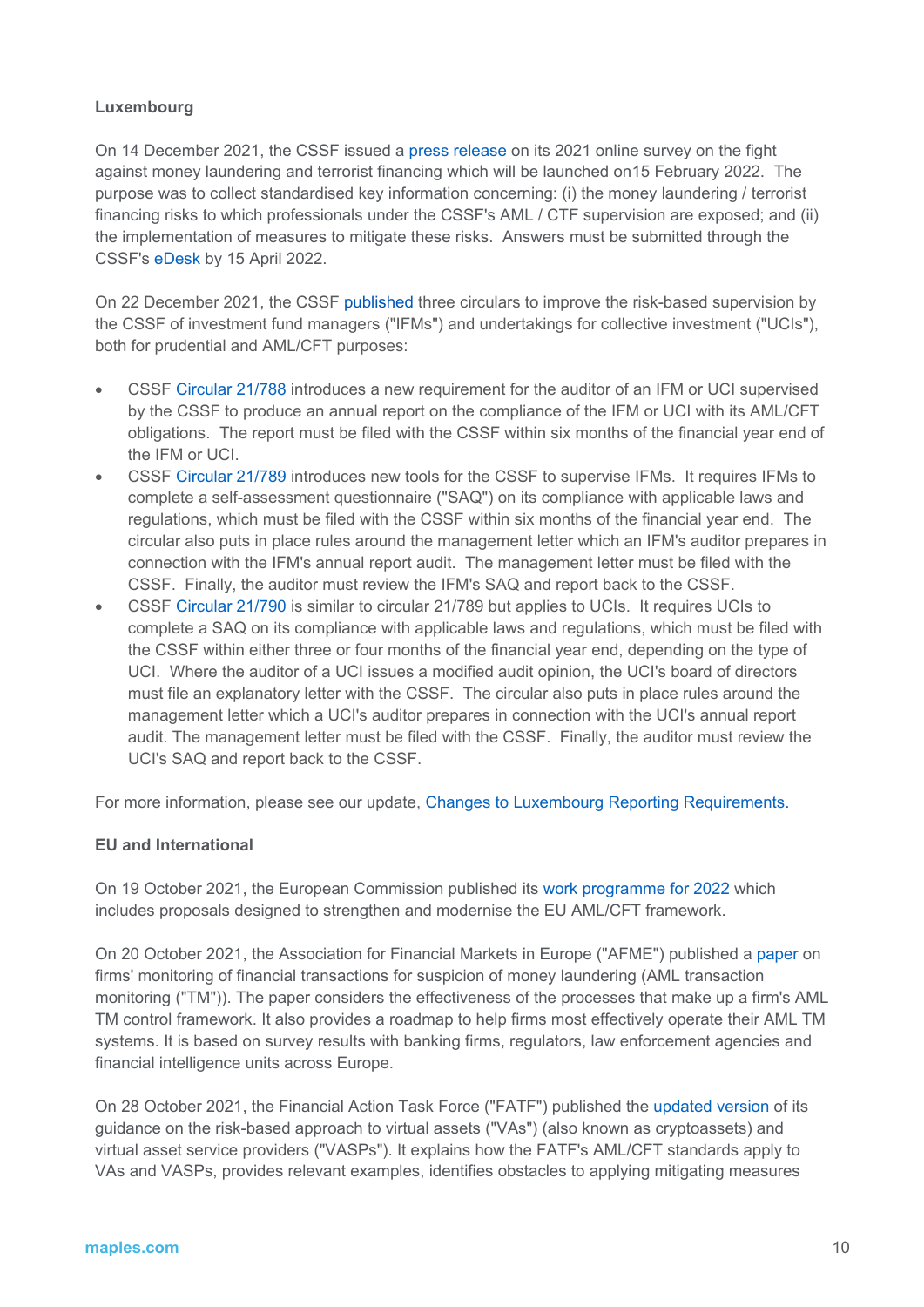and offers potential solutions. FATF will continue to monitor the VAs and VASPs sector for any material changes that necessitate further revision of its standards.

On 1 December 2021, the Council of the EU [announced](https://www.consilium.europa.eu/en/press/press-releases/2021/12/01/anti-money-laundering-council-agrees-its-negotiating-mandate-on-transparency-of-crypto-asset-transfers/) that EU ambassadors have agreed to negotiate with the European Parliament on the proposed Regulation on information accompanying transfers of funds and certain cryptoassets. The modifications it has introduced clarify the Commission's legislative proposal, in particular, by introducing requirements for cryptoasset transfers between cryptoasset service providers and un-hosted wallets. They also require that the full set of originator information travel with the crypto-asset transfer, irrespective of the transaction amount.

On 3 December 2021, FATF's [October 2021 consultation](http://www.fatf-gafi.org/media/fatf/documents/recommendations/pdfs/Pdf-file_R24-Beneficial-Ownership-Public-Consultation.pdf) on amendments to recommendation 24 on transparency and beneficial ownership of legal persons closed. The intention is to strengthen the international standard on beneficial ownership of legal persons to ensure greater transparency about their ultimate ownership and control.

On 10 December 2021, the European Banking Authority ("EBA") published a [consultation paper](https://www.eba.europa.eu/sites/default/documents/files/document_library/Publications/Consultations/2022/Consultation%20on%20draft%20Guidelines%20on%20the%20use%20of%20remote%20customer%20onboarding%20solutions/1025218/CP%20on%20draft%20GLs%20on%20remote%20customer%20onboarding.pdf) on draft guidelines on the use of remote customer onboarding solutions under Article 13(1) of the Fourth Money Laundering Directive [\(EU\) 2015/849](https://eur-lex.europa.eu/legal-content/EN/TXT/?uri=CELEX%3A32015L2366&qid=1641379836310) ("MLD4"). They set out common standards for competent authorities on the steps that financial sector operators should take to ensure development of sound, risk-sensitive initial customer due diligence ("CDD") processes in the remote customer onboarding context.

On 16 December 2021, the EBA published:

- [Final Guidelines](https://www.eba.europa.eu/eba-issues-final-guidelines-cooperation-and-information-exchange-between-prudential-supervisors) setting out how prudential supervisors, AML/CFT supervisors and financial intelligence units ("FIUs") should cooperate and exchange information in relation to AML/CFT, in line with the Capital Requirements Directive.
- [Revised Guidelines](https://www.eba.europa.eu/eba-strengthens-amlcft-supervision-eu-through-revised-guidelines-and-enhanced-cooperation) on risk-based supervision of credit and financial institutions' compliance with AML/CFT obligations.

On 20 December 2021, the EBA published a [final report](https://www.eba.europa.eu/sites/default/documents/files/document_library/Publications/Draft%20Technical%20Standards/2021/1025576/RTS%20on%20AML%20CFT%20central%20data%20base.pdf) on draft RTS on the establishment of an AML/CFT central database. The European Reporting system for material CFT/AML weaknesses ("EuReCA") will be a key tool for coordinating efforts to prevent money laundering and terrorism financing. The draft RTS will now be submitted to the European Commission for approval and EuReCA will start to receive data in Q1 2022.

# **1.6 Central Bank "Dear CEO" Letter on Supervisory Expectations**

On 3 November 2021, the Governor of the Central Bank issued a letter setting out its supervisory expectations of regulated financial service providers on climate and other ESG-related issues. Recognising climate change as a strategic priority that requires action by all financial sector participants, it acknowledged the need for it to lead and drive the climate and broader ESG agenda within the regulated firms it oversees. The Governor has written to regulated financial service providers to highlight the statutory obligations and related supervisory expectations relating to climate and sustainability issues.

For more information, please see our update, [Central Bank of Ireland Signals its Expectations on](https://maples.com/en/knowledge-centre/2021/11/cbi-signals-its-expectations-on-esg)  [ESG / Sustainability to Irish-Regulated Firms.](https://maples.com/en/knowledge-centre/2021/11/cbi-signals-its-expectations-on-esg)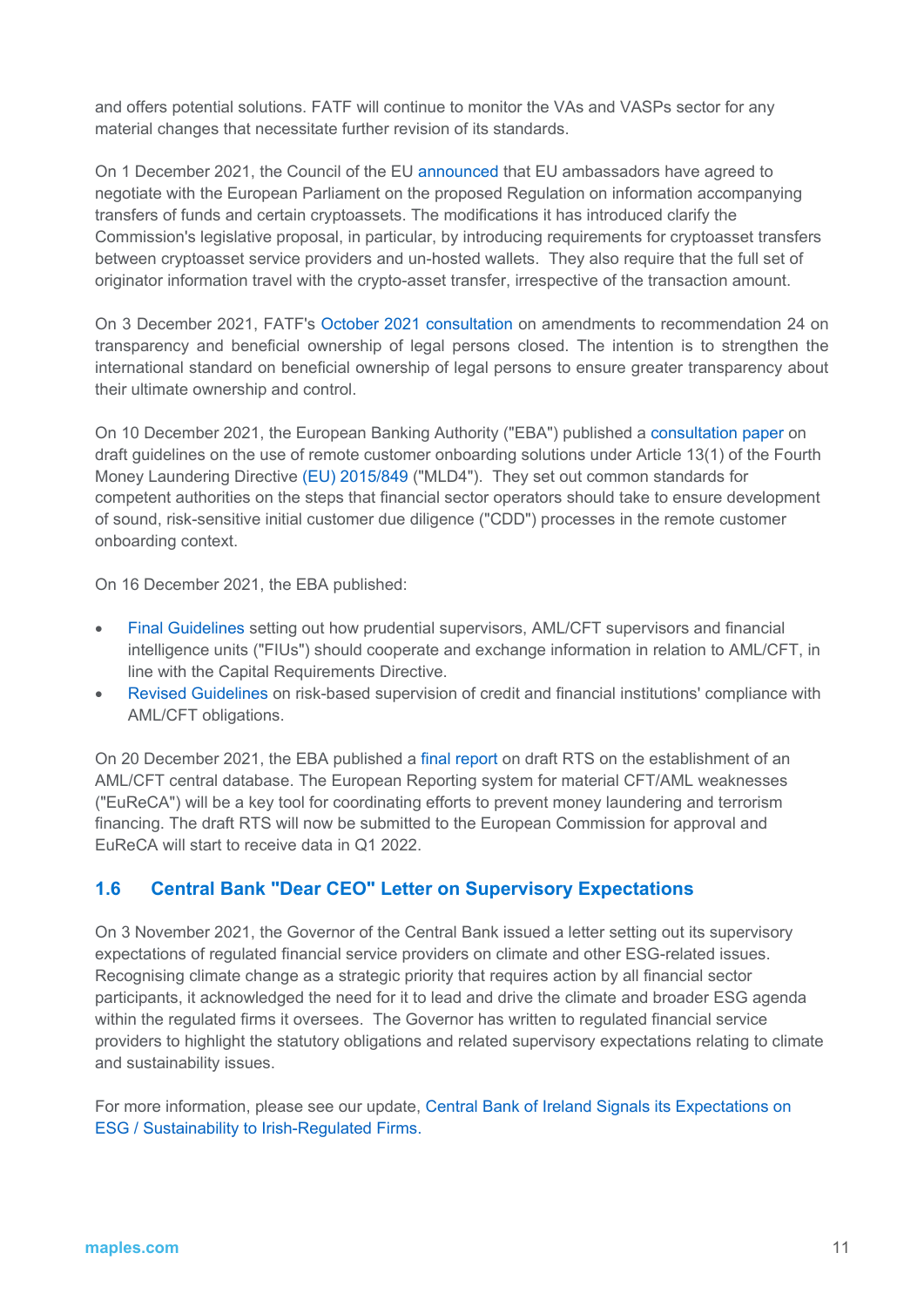# **1.7 Central Bank Final Cross Industry Outsourcing Guidance**

On 17 December 2011, the Central Bank [published](https://3257c520b9b442bab9c740f92d309a26.svc.dynamics.com/t/t/mEkxZ5FtPguV017uffVBKUUNTjv9NiZ3ixQSJuV3ukEx/nBc1ThpwRwH1kGL1dSL0zgI9iBNszcxecbDcgxQEJsgx) both its [feedback statement](https://3257c520b9b442bab9c740f92d309a26.svc.dynamics.com/t/t/aPugRdvwGrfvewRxJVMRKAGcK1wtslSwgJzWi5aIfwgx/nBc1ThpwRwH1kGL1dSL0zgI9iBNszcxecbDcgxQEJsgx) and finalised cross industry outsourcing [Guidance.](https://3257c520b9b442bab9c740f92d309a26.svc.dynamics.com/t/t/DbCxqI6iZ5VkeQFWFmBapsOTD0tEcgqMuzb4e10KxJAx/nBc1ThpwRwH1kGL1dSL0zgI9iBNszcxecbDcgxQEJsgx) It is worth noting that the confirmation in the feedback statement that "*while the Guidance will come into effect on the publication date, the supervisory approach to its implementation will be mindful of the adjustments to be made by firms relative to the nature, scale and complexity of the use of outsourcing as an element of their business mode*". The feedback statement also provides details on timelines and impacted firms regarding the outsourcing register, with a spreadsheet template for the register being made available in Q1.

For more information, please see our update, [CP138: Central Bank of Ireland Publishes Cross-Industry](https://maples.com/en/knowledge-centre/2021/12/central-bank-of-ireland-publishes-cross-industry-outsourcing-guidance)  [Outsourcing Guidance.](https://maples.com/en/knowledge-centre/2021/12/central-bank-of-ireland-publishes-cross-industry-outsourcing-guidance)

# **1.8 Central Bank Operational Resilience Guidance**

On 1 December 2021, the Central Bank issued its operational resilience [guidance paper](https://www.centralbank.ie/docs/default-source/publications/consultation-papers/cp140/cross-industry-guidance-on-operational-resilience.pdf) which applies to all regulated financial service providers as defined in the Central Bank Act 1942. This follows its consultation seeking views on a draft form of the guidance ("CP140"). Boards and senior management are expected to review the guidance and adopt appropriate measures to improve their governance and risk frameworks and their effective management of operational resilience within an 'appropriate timeframe'.

For more information, see our update, [Central of Ireland Publishes Operational Resilience Guidance.](https://maples.com/en/knowledge-centre/2021/12/central-bank-of-ireland-publishes-operational-resilience-guidance#:%7E:text=Central%20Bank%20of%20Ireland%20Publishes%20Operational%20Resilience%20Guidance,-01%20Dec%202021&text=On%201%20December%202021%2C%20the,guidance%20(%22CP140%22).)

# **1.9 Central Bank Q&A on the Payment of Distributions and Variable Remuneration**

In light of the reduction in the level of uncertainty arising from the impact of COVID-19 on MiFID investment firms, the Central Bank has updated its [Q&A](https://www.centralbank.ie/consumer-hub/covid-19/faq-for-regulated-firms) addressed to the investment firm sector on the payment of distributions and variable remuneration with effect from 1 October 2021. This Q&A is also addressed to MiFID market operators.

# **1.10 Central Bank - New Strategy**

As part of the development of its strategy, the Central Bank invited public submissions to help inform its strategic direction over the coming five years. On 4 November 2021, it published its [new strategy](https://www.centralbank.ie/docs/default-source/publications/corporate-reports/strategic-plan/our-strategy/central-bank-of-ireland-our-strategy.pdf?sfvrsn=4) (dated 30 September 2021) built on four key themes: future-focused; open and engaged; transforming; and safeguarding. It notes that the last decade has seen the Central Bank respond to significant and unexpected change, not least the global financial crisis, Brexit and the COVID-19 pandemic.

Of the four themes mentioned above, safeguarding reflects its commitment to strengthen the design, implementation and operation of its core policy and supervisory frameworks. In this regard, it aims to:

- Maintain price stability.
- Review and develop the macro-prudential framework for banks, borrowers and non-banks
- Accelerate the evolution of our risk-based supervisory approach, such that it becomes more data-driven, agile and scalable.
- Enhance the regulatory framework and its supervisory execution, prioritising: (a) the interests of consumers (b) governance, accountability, behaviours and conduct in firms (c) financial and operational resilience in firms and (d) AML/CFT compliance.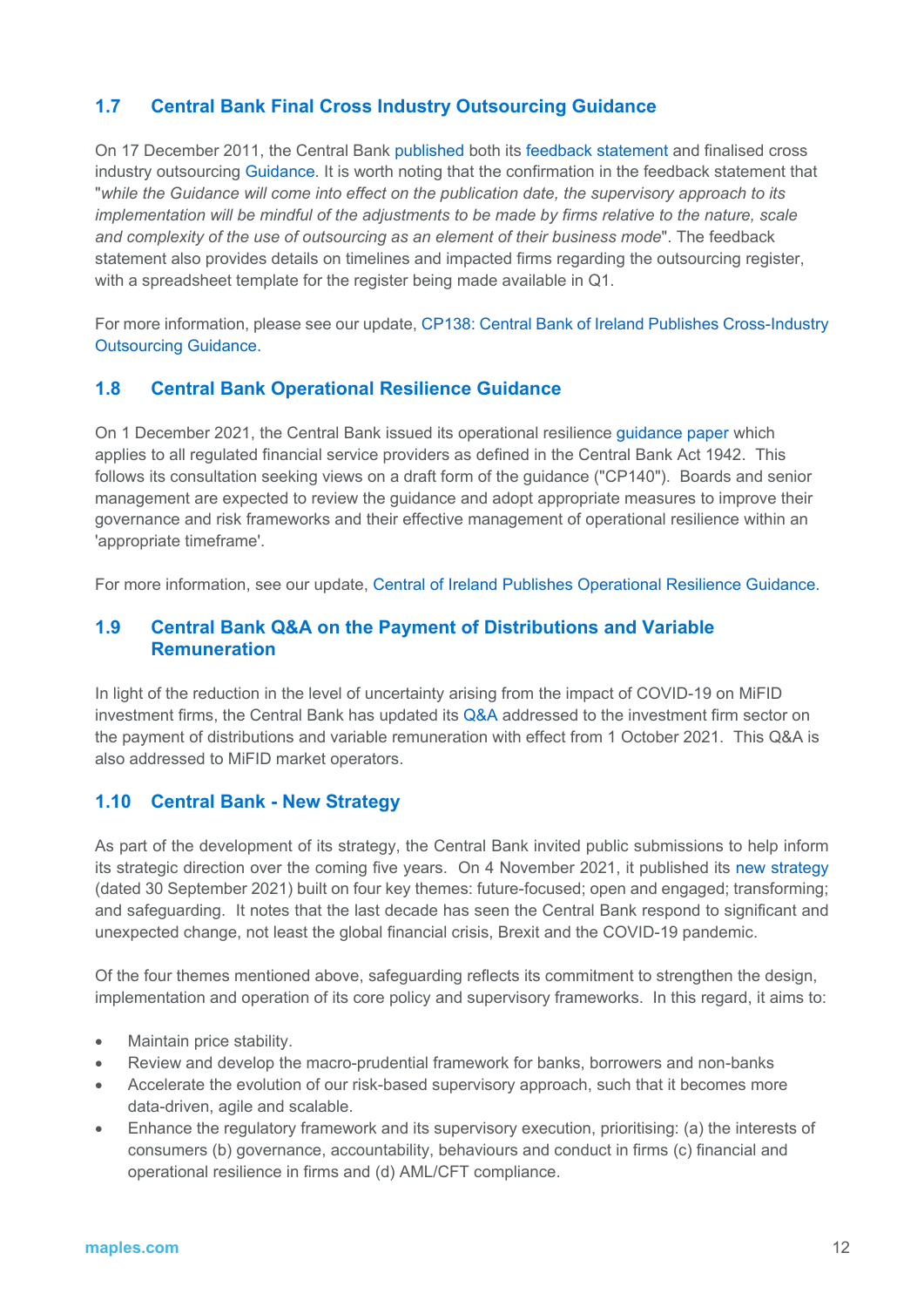• Continue to strengthen its crisis management capabilities and ensure that relevant regulated firms progress towards resolvability.

# **1.11 SEAR and Individual Accountability**

The [General Scheme](https://3257c520b9b442bab9c740f92d309a26.svc.dynamics.com/t/t/YnSae8NdhFnx6JlLUKtUXT7qSmAs5vNcZqp4qDFZxmAx/dB8sLxxzYxa0mg1YKITSQPKvtqJjr3VaulaxMrhItrEx) of the Central Bank (Individual Accountability) Bill and its Regulatory Impact Analysis were published in July 2021. The final bill is expected to be published in early 2022 according to a [statement](https://www.gov.ie/en/speech/b0951-opening-statement-of-the-minister-for-finance-paschal-donohoe-td-to-the-committee-on-finance-public-expenditure-and-reform-and-taoiseach/) by the Minister for Finance, Paschal Donohoe on 10 November 2021.

# **1.12 IFR and IFD Update**

The Investment Firms Directive [\(EU\) 2019/2034](https://eur-lex.europa.eu/legal-content/EN/TXT/?uri=CELEX%3A32019L2034&qid=1610041098545) ("IFD") and the Investment Firms Regulation [\(EU\)](https://eur-lex.europa.eu/legal-content/EN/TXT/?uri=CELEX%3A32019R2033&qid=1610041074672)  [2019/2033](https://eur-lex.europa.eu/legal-content/EN/TXT/?uri=CELEX%3A32019R2033&qid=1610041074672) ("IFR") came into force on 26 June 2021 and introduced a new prudential regime for MiFID investment firms across the EU that were subject to the Capital Requirements Regulation [\(EU\)](https://eur-lex.europa.eu/legal-content/EN/TXT/?uri=celex%3A32013R0575)  [575/2013](https://eur-lex.europa.eu/legal-content/EN/TXT/?uri=celex%3A32013R0575) ("CRR") and the Capital Requirements Directive ("CRD"). On 27 July 2021, the [law of 21](https://data.legilux.public.lu/file/eli-etat-leg-loi-2021-07-21-a566-jo-fr-pdf.pdf)  [July 2021](https://data.legilux.public.lu/file/eli-etat-leg-loi-2021-07-21-a566-jo-fr-pdf.pdf) transposing the IFD into Luxembourg law and implementing the IFR was published in the Official Journal of Luxembourg. On 21 September 2021, Irish-transposing regulations (the European Union (Investment Firms) Regulations 2021 and the European Union (Investment Firms) (No 2) Regulations 2021) came into force.

#### **Ireland**

On 29 October 2021, the Central Bank published a [notice](https://www.centralbank.ie/regulation/markets-update/article/markets-update-issue-14-2021/central-bank-of-ireland/central-bank-publishes-a-notice-on-the-implementation-of-competent-authority-discretions-in-s.i.-no.-355-of-2021-and-regulation-(eu)-2019-2033-on-the-prudential-requirements-for-mifid-investment-firms) setting out requirements and guidance on the implementation of competent authority discretions in the above transposing regulations and Regulation [\(EU\) 2019/2033](https://eur-lex.europa.eu/legal-content/EN/TXT/?uri=CELEX%3A32019R2033&qid=1641396615400) on the prudential requirements for MiFID investment firms. It does not amend the proposed approach to IFD / IFR NCA discretions outlined in the Central Bank's consultation which relies on a case-by-case approach for individual firms with the onus on firms to apply to the Central Bank to exercise its discretion.

#### **EU**

On 19 October 2021, the EBA published its [final draft RTS](https://www.eba.europa.eu/eba-publishes-final-draft-regulatory-technical-standards-disclosure-investment-policy-investment) on the disclosure of the investment policy by investment firms under the IFR.

Article 52 of the IFR requires investment firms other than small and non-interconnected firms to publicly disclose information on their investment policy. Article 52(3) mandates the EBA to develop draft RTS specifying templates for these disclosures. The first disclosure date will be 31 December 2021. The final draft RTS have been submitted to the European Commission for adoption.

On 18 November 2021, the EBA published a [consultation](https://www.eba.europa.eu/sites/default/documents/files/document_library/Publications/Consultations/2022/Consultation%20on%20draft%20RTS%20on%20Pillar%202%20add-ons%20for%20investment%20firms/1024396/CP%20on%20RTS%20on%20Pillar%202%20add-ons%20under%20IFD.pdf) on draft RTS relating to Pillar 2 add-ons for investment firms under the IFD. The deadline for responses is 18 February 2022. The EBA intends to finalise the draft RTS and submit them to the European Commission by 30 June 2022.

On 18 November 2021, the EBA and ESMA published a [consultation](https://www.eba.europa.eu/sites/default/documents/files/document_library/Publications/Consultations/2022/Consultation%20on%20Guidelines%20on%20common%20procedures%20and%20methodologies%20for%20the%20supervisory%20review%20and%20evaluation%20process%20%28SREP%29/1024395/CP%20on%20SREP%20Guidelines%20under%20IFD.pdf) on joint guidelines on common procedures and methodologies for the supervisory review and evaluation process ("SREP") under the IFD. They set out the process and criteria for the assessment of the main SREP elements such as business model, governance arrangements and firm-wide controls, risks to capital and capital adequacy, and liquidity risk and liquidity adequacy. The deadline for responses is 18 February 2022.

On 22 November 2021, the EBA published a [final report](https://www.eba.europa.eu/sites/default/documents/files/document_library/Publications/Guidelines/2021/EBA-GL-2021-13%20Guidelines%20on%20remuneration%20under%20IFD/1024533/Final%20Report%20on%20GL%20on%20sound%20remuneration%20policies%20under%20IFD.pdf) on its revised guidelines on sound remuneration policies for investment firms under the IFD. They provide further details on how the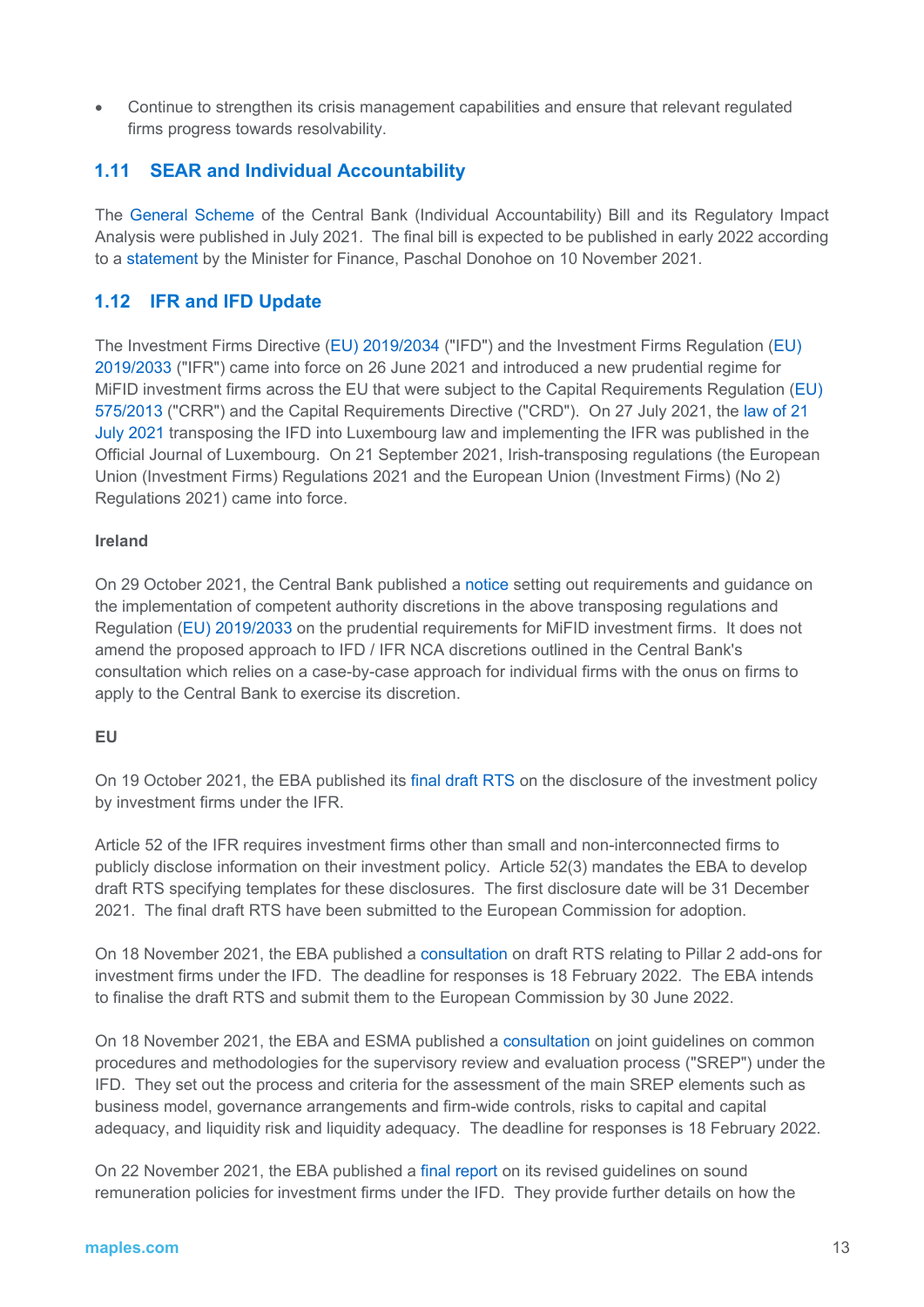provisions under the IFD on remuneration policies and variable remuneration of identified staff should be applied by class 2 investment firms. They will apply to competent authorities across the EU, as well as to credit institutions and investment firms on an individual and consolidated basis.

On 22 November 2021, the EBA also published [revised guidelines](https://www.eba.europa.eu/eba-publishes-its-final-revised-guidelines-internal-governance-investment-firms-under-investment) on internal governance for investment firms under the IFD. They detail how the IFD governance provisions should be applied by Class 2 investment firms, specifying the tasks, responsibilities and organisation of the management body, and the organisation of investment firms, including the need to create transparent structures that allow for supervision of all their activities.

On 10 December 2021, the EBA published the following consultations on liquidity requirements:

- [Consultation paper](https://www.eba.europa.eu/sites/default/documents/files/document_library/Publications/Consultations/2022/Consultation%20%20on%20draft%20RTS%20on%20the%20specific%20liquidity%20measurement%20for%20investment%20firms/1025304/CP%20on%20draft%20RTS%20on%20specific%20liquidity%20risk%20measurement.pdf) on draft RTS on the specific liquidity measurement for investment firms under Article 42(6) of the IFD. They detail the types of risk that competent authorities should assess for these purposes, including liquidity risk stemming from trading activities or from loss in income from portfolio management, liquidity risk relating to funding and inadequate management and controls of liquidity risk.
- [Consultation paper](https://www.eba.europa.eu/sites/default/documents/files/document_library/Publications/Consultations/2022/Consultation%20paper%20on%20draft%20Guidelines%20on%20liquidity%20requirements%20exemption%20for%20investment%20firms/1025305/CP%20o%20draft%20Guidelines%20on%20liquidity%20requirements%20exemption%20for%20investment%20firms.pdf) on draft guidelines on liquidity requirements exemption for investment firms under Article 43(4) of the IFR. The draft specifies that the exemption should be based on the assessment of financial resource needs for orderly wind-down of an SNI firm.

The deadline for responses is 10 March 2022. The EBA intends to publish the final guidelines by mid-2022, with the guidelines applying two months following publication.

The following Delegated Regulations entered into force and apply from 12 December 2021:

- [Commission Delegation Regulation \(EU\) 2021/2154](https://eur-lex.europa.eu/legal-content/EN/TXT/PDF/?uri=CELEX:32021R2154&from=EN) supplementing the IFD with RTS specifying appropriate criteria to identify categories of staff whose professional activities have a material impact on the risk profile of an investment firm or of the assets that it manages.
- [Commission Delegation Regulation \(EU\) 2021/2155](https://eur-lex.europa.eu/legal-content/EN/TXT/PDF/?uri=CELEX:32021R2155&from=EN) supplementing the IFD with RTS specifying the classes of instruments that adequately reflect the credit quality of the investment firm as a going concern and possible alternative arrangements that are appropriate to be used for the purposes of variable remuneration.

On 20 December 2021, the EBA published a [final report](https://www.eba.europa.eu/sites/default/documents/files/document_library/Publications/Draft%20Technical%20Standards/2021/RTS%20on%20threshold%20methodology%20and%20monitoring/1025587/Final%20report%20on%20draft%20RTS%20on%20EUR%2030bn%20threshold%20methodology.pdf) on RTS on the reclassification of investment firms as credit institutions. Article 8a of the CRD IV Directive [\(EU\) 2013/36](https://eur-lex.europa.eu/legal-content/EN/TXT/?uri=CELEX%3A32013L0036&qid=1641397326192) which was introduced by the IFD, specifies the triggers (the average of the firm's monthly total assets, calculated over a period of 12 consecutive months on a solo consolidated basis, is equal to or exceeds EUR30bn) for when a systemically important investment firm must seek authorisation as a credit institution.

On 20 December 2021, the EBA also published a [final report](https://www.eba.europa.eu/sites/default/documents/files/document_library/Publications/Draft%20Technical%20Standards/2021/RTS%20on%20threshold%20methodology%20and%20monitoring/1025589/Final%20Report%20on%20the%20RTS%20on%20threshold%20monitoring.pdf) on draft RTS on the provision of information for the effective monitoring of the credit institution thresholds under the IFR. The EBA will submit the draft RTS to the European Commission for endorsement. They are expected to apply from June 2022, subject to the legislative process being concluded in time.

On 22 December 2021, [Commission Implementing Regulation \(EU\) 2021/2284](https://eur-lex.europa.eu/legal-content/EN/TXT/PDF/?uri=CELEX:32021R2284&from=EN) laying down implementing technical standards ("ITS") on supervisory reporting and disclosure requirements for investment firms under the IFR was published in the Official Journal of the EU*.* The ITS specify templates, reporting dates and definitions relating to the supervisory reporting and disclosure requirements for investment firms under the IFR. The provisions on disclosures and reporting reflect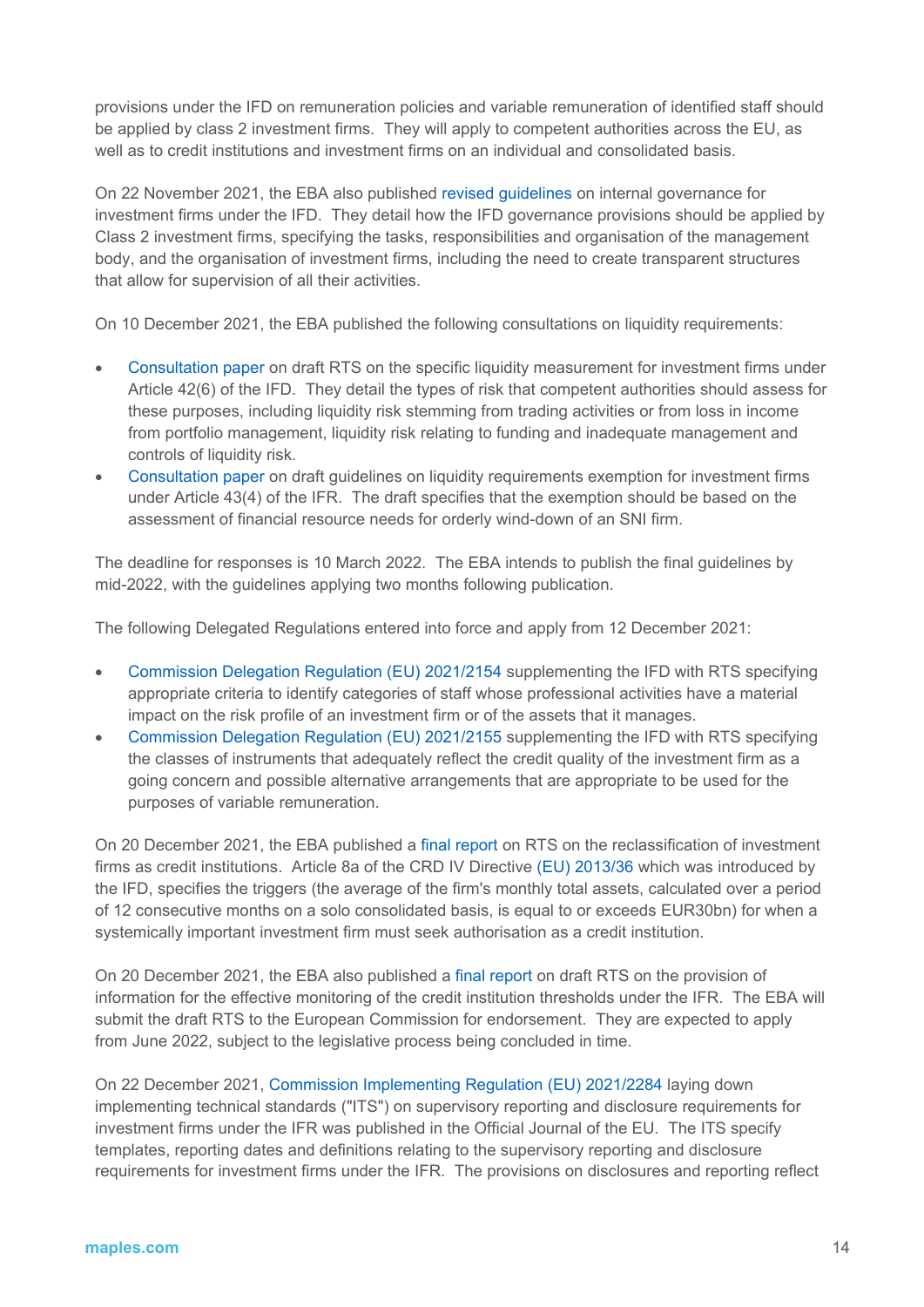mandates in Articles 49(2) and 54(3) respectively of the IFR. It will enter into force on 11 January 2022.

[Commission Delegation Regulation \(EU\) 2021/2153](https://eur-lex.europa.eu/legal-content/EN/TXT/PDF/?uri=CELEX:32021R2153&from=EN) supplementing the IFD with RTS specifying the criteria for subjecting certain investment firms to Capital Requirements Regulation requirements entered into force and applies from 27 December 2021.

# **1.13 Central Bank Dear CEO Letter on MIFID Client Suitability Frameworks**

On 1 December 2021, the Central Bank published a [Dear CEO letter](https://www.centralbank.ie/docs/default-source/regulation/consumer-protection/compliance-monitoring/themed-inspections/common-supervisory-action-mifid-ii-suitability-requirements.pdf) addressed to MiFID authorised investment firms and credit institutions offering MiFID investment services detailing findings from its review of firms' compliance with MiFID II suitability requirements. The review identified evidence of positive practices and instances where further action is required by firms. Firms must take account of the letter and the related ESMA [public statement](https://www.esma.europa.eu/sites/default/files/library/esma35-43-2748_public_statement_on_2020_csa_on_suitability.pdf) of July 2021.

For more information, see our update, [CBI Identifies MiFID Client Suitability Requirements Deficiencies.](https://maples.com/en/knowledge-centre/2021/12/cbi-identifies-mifid-client-suitability-requirements-deficiencies)

# **1.14 Central Bank Consultation – Macro-Prudential Measures for Irish Domiciled Property Funds**

On 25 November 2021, the Central Bank published a [consultation paper](https://www.centralbank.ie/docs/default-source/publications/consultation-papers/cp145/cp145-macroprudential-measures-for-the-property-fund-sector.pdf?sfvrsn=5) CP 145 on macro prudential measures for the property fund sector. It is consulting on a proposal to introduce macro-prudential limits on leverage and to provide guidance to limit liquidity mismatch for Irish-authorised property funds (subject to AIFMD). The policy aims to safeguard the resilience of Irish property funds so that the sector is better able to absorb, rather than amplify, adverse shocks in future times of stress. The consultation closes on 18 February 2022.

# **1.15 New CSSF Fees**

The [Grand-Ducal Regulation of 17 December 2021](https://data.legilux.public.lu/file/eli-etat-leg-rgd-2021-12-17-a919-jo-fr-pdf.pdf?utm_campaign=email-211222-45998) entered into force on 1 January 2022 and repealed the Grand-Ducal Regulation of 21 December 2017. It sets out the fees to be levied by the CSSF to cover its staff, financial and operating costs as Luxembourg's financial sector supervisory authority. Certain fees will be increased and new fees will be introduced (e.g. IFMs that apply for a licence extension will be charged a once off fee of EUR 7,500).

# **1.16 New CSSF Circular on IT Outsourcing**

On 14 October 2021, the CSSF issued [circular 21/785](https://www.cssf.lu/wp-content/uploads/cssf21_785_eng.pdf) which amended circulars [12/552,](https://www.cssf.lu/wp-content/uploads/cssf12_552eng.pdf) as amended, [17/656,](https://www.cssf.lu/en/Document/circular-cssf-17-656/) [20/758](https://www.cssf.lu/wp-content/uploads/cssf20_758eng.pdf) and [17/654](https://www.cssf.lu/wp-content/uploads/cssf17_654eng.pdf) and replaced the prior authorisation obligation with a prior notification requirement for material IT outsourcing. It applies to all credit institutions, professionals of the financial sector, payment institutions, electronic money institutions as well as IFMs subject to circular [18/698](https://www.cssf.lu/wp-content/uploads/cssf18_698eng.pdf) and entered into force on 15 October 2021. The CSSF [confirmed](https://www.cssf.lu/en/2021/10/publication-of-a-new-cssf-circular-on-the-obligation-to-notify-in-the-case-of-it-outsourcing/?utm_campaign=email-211020-e6e28) on 20 October 2021 that its publication will not impact the thoroughness of its supervision in this context.

# **1.17 CSSF Working Paper Impact of COVID-19 on Investment Fund Redemptions**

On 21 October 2021, the CSSF [published](https://www.cssf.lu/en/2021/10/publication-of-cssf-working-paper-the-impact-of-covid-19-on-large-redemptions-in-the-luxembourg-investment-fund-market/?utm_campaign=email-211021-a29d7) a working paper on "The impact of COVID-19 on large redemptions in the Luxembourg investment fund market" which analyses large daily and weekly net redemptions during the peak of the pandemic from March to December 2020. It investigates whether large redemptions are associated with fund characteristics such as portfolio liquidity and size. It also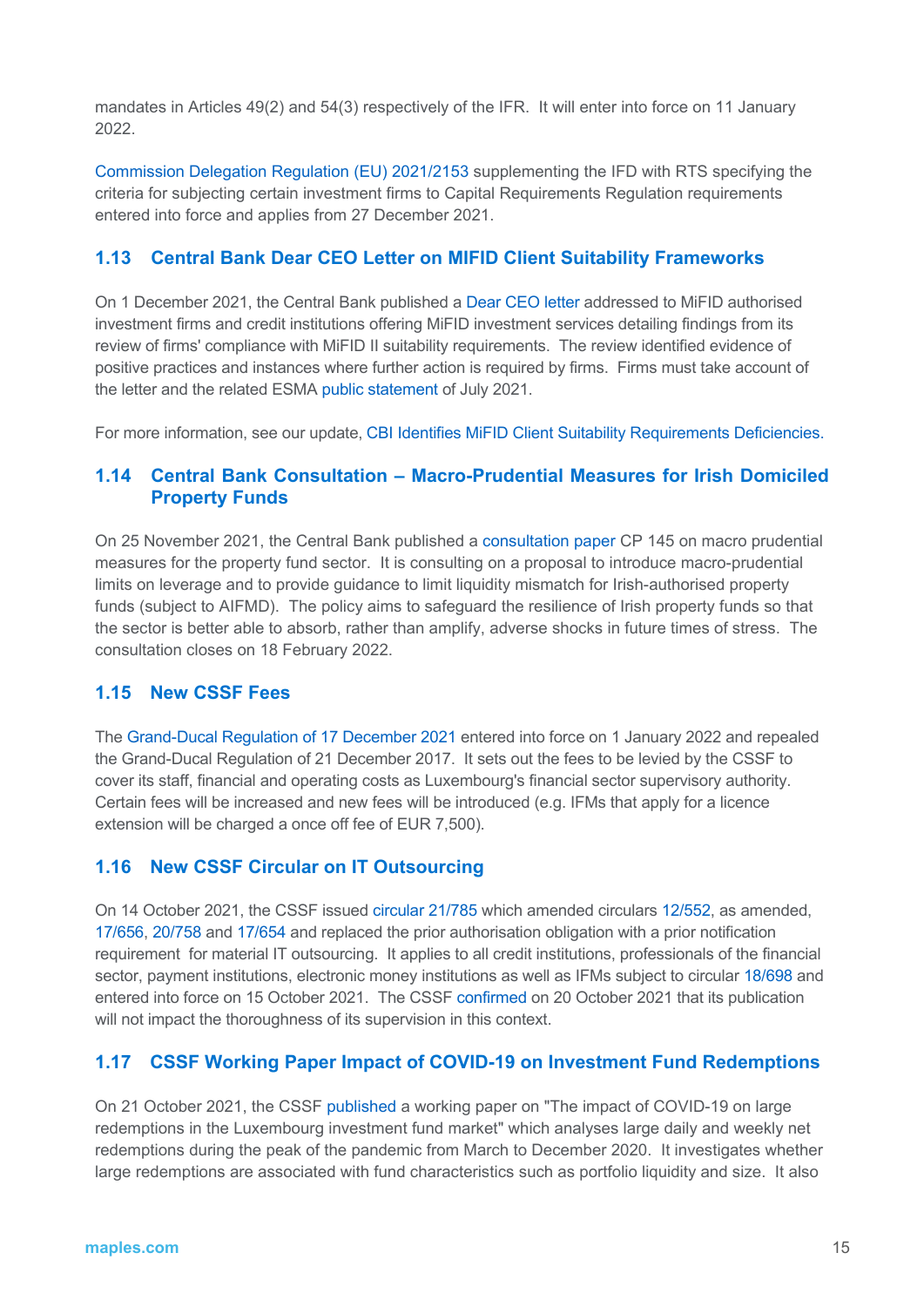documents the use of liquidity management tools by funds facing large redemptions, and correlates it to fund-specific risk drivers and the size of net redemptions.

# **1.18 ELTIF Regulation - Proposed Amendments**

On 25 November 2021, the European Commission adopted a package of measures to improve the ability of companies to raise capital including a legislative proposal for a Regulation amending the Regulation on European long-term investment funds ("ELTIFs") [\(EU\) 2015/760](https://eur-lex.europa.eu/legal-content/EN/TXT/?uri=CELEX%3A32015R0760&qid=1641380239438) ("ELTIF Regulation"). The targeted amendments to the ELTIF Regulation aim to:

- Allow greater flexibility for fund managers to design appropriate investment strategies and portfolio compositions for ELTIFs.
- Reducing the barriers to entry for retail investors while ensuring appropriate levels of investor protection.
- Introducing an additional liquidity window redemption mechanism intended to allow investors the possibility to exit an ELTIF investment early subject to certain conditions.

The Council of the EU and the European Parliament will now consider the legislative proposal.

# **1.19 Digital Finance Package: Agreement on MiCA and DORA**

The Council of the EU on 24 November 2021 [adopted](https://www.consilium.europa.eu/en/press/press-releases/2021/11/24/digital-finance-package-council-reaches-agreement-on-mica-and-dora/) its position on two proposals that are part of the digital finance package: the Regulation on Markets in Crypto Assets ("MiCA") and the Digital Operational Resilience Act ("DORA").

MiCA will apply to any person providing cryptoasset services or issuing cryptoassets in or into Europe. DORA aims to create a regulatory framework on digital operational resilience where all firms ensure they can withstand all types of ICT-related disruptions and threats, in order to prevent and mitigate cyber threats.

This agreement forms the Council's negotiating mandate for trilogue negotiations with the European Parliament.

On 7 December 2021, the European Parliament published the [report](https://www.europarl.europa.eu/doceo/document/A-9-2021-0341_EN.pdf) adopted by its Economic and Monetary Affairs Committee on DORA (which it adopted on 1 December 2021). The report has now been tabled for the Parliament to consider in plenary.

#### **1.20 MiFID II / MiFIR Update**

The [Markets in Financial Instruments Directive \(EU\) 2014/65](http://eur-lex.europa.eu/legal-content/EN/TXT/?uri=celex%3A32014L0065) ("MiFID II") and the Markets in Financial Instruments Regulation [\(EU\) 600/2014](http://eur-lex.europa.eu/legal-content/EN/TXT/?uri=CELEX%3A32014R0600) ("MiFIR") apply from 3 January 2018.

#### **Ireland**

On 29 October 2021, the Central Bank published a [notice](https://www.centralbank.ie/regulation/markets-update/article/markets-update-issue-14-2021/central-bank-of-ireland/central-bank-publishes-a-notice-on-the-implementation-of-competent-authority-discretions-in-s.i.-no.-355-of-2021-and-regulation-(eu)-2019-2033-on-the-prudential-requirements-for-mifid-investment-firms) setting out requirements and guidance on the implementation of competent authority discretions in the European Union (Investment Firms Regulations) 2021, European Union (Investment Firms Regulations) (No. 2) 2021 and Regulation (EU) 2019/2033 on the prudential requirements for MiFID investment firms.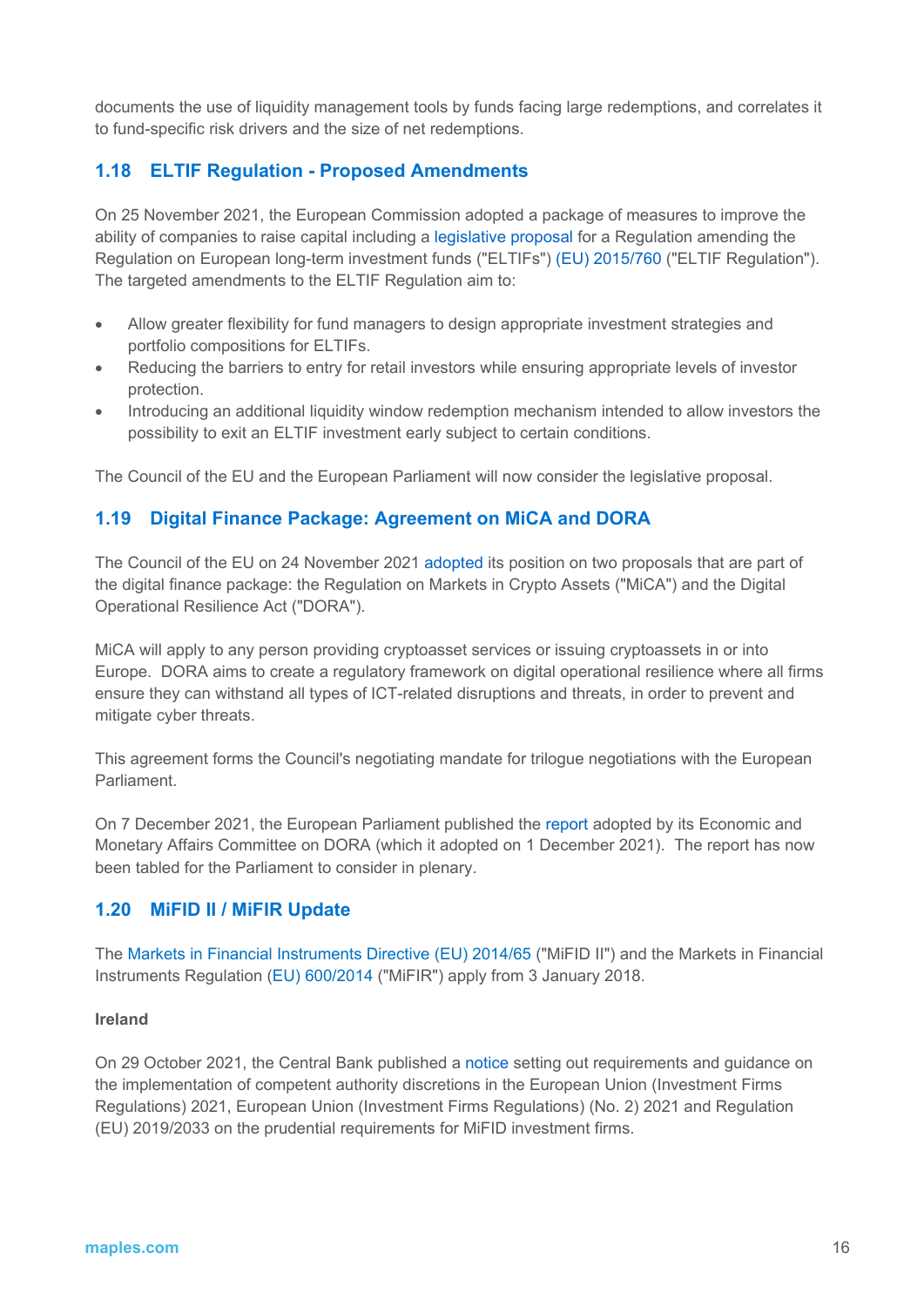On 1 December 2021, the Central Bank published [a Dear CEO letter](https://www.centralbank.ie/docs/default-source/regulation/consumer-protection/compliance-monitoring/themed-inspections/common-supervisory-action-mifid-ii-suitability-requirements.pdf) on findings from its review of firms' compliance with MiFID II suitability requirements. For more details, see "Central Bank Dear CEO Letter on MIFID Client Suitability Frameworks" above.

#### **EU**

In November 2021, ESMA updated its MiFID II / MiFIR Q&As on [investor protection topics and](https://www.esma.europa.eu/sites/default/files/library/esma35-43-349_mifid_ii_qas_on_investor_protection_topics.pdf)  [intermediaries.](https://www.esma.europa.eu/sites/default/files/library/esma35-43-349_mifid_ii_qas_on_investor_protection_topics.pdf)

On 19 November 2021, Commission Delegated Regulation [\(EU\) 2021/1833](https://eur-lex.europa.eu/legal-content/EN/TXT/?uri=uriserv:OJ.L_.2021.372.01.0001.01.ENG) supplementing MiFID II by specifying the criteria for establishing when an activity is to be considered to be ancillary to the main business at group level came into force.

On 22 November 2021, ESMA published a [final report](https://www.esma.europa.eu/sites/default/files/library/esma70-156-4710_final_report_technical_standards_for_commodity_derivatives.pdf) on draft technical standards for commodity derivatives. ESMA was required to develop RTS under the MiFID II Amending Directive [\(EU\)](https://eur-lex.europa.eu/legal-content/EN/TXT/?uri=CELEX%3A32021L0338&qid=1641397658764)  [2021/338](https://eur-lex.europa.eu/legal-content/EN/TXT/?uri=CELEX%3A32021L0338&qid=1641397658764) which introduces significant changes to the MiFID II commodity framework, including to the position limit regime. ESMA has submitted them to the European Commission for endorsement. The revised MiFID II regime for commodity derivatives will apply at the end of February 2022.

On 25 November 2021, the European Commission adopted a package of measures to ensure that investors have better access to company and trading data including the following:

- A [legislative proposal](https://ec.europa.eu/finance/docs/law/211125-proposal-consolidated-tape_en.pdf) for a Regulation amending MiFIR on enhancing market data transparency, removing obstacles to the emergence of a consolidated tape, optimising the trading obligations and prohibiting receiving payments for forwarding client orders.
- A [legislative proposal](https://ec.europa.eu/finance/docs/law/211125-proposal-mifir_en.pdf) for a Directive amending MiFID II.

The Council of the EU and the European Parliament will now consider them.

On 16 December 2021, ESMA published its [annual report](https://www.esma.europa.eu/sites/default/files/library/esma70-156-4474_annual_report_2021_waivers_and_deferrals.pdf) on the application of waivers and deferrals for equity and equity-like instruments under MiFIR. ESMA concludes that trading under waivers and deferrals is significant specifically for ETFs and the bond market. The application of the discretionary deferral regime across all non-equity instruments by NCAs continues, resulting in a patchwork of national approaches across the EEA.

As regards the December 2021 ESMA [statement](https://www.esma.europa.eu/sites/default/files/library/esma70-156-5151_statement_implementation_co_and_dto_in_view_of_the_benchmark_transition.pdf) on implementation of the clearing obligation and the derivative trading obligation under EMIR and MiFIR in light of benchmark transition, please see "EMIR Update" below.

On 17 December 2021, the European Commission adopted a Delegated Regulation supplementing MiFIR by specifying criteria for derogation from the principle that approved publication arrangements and approved reporting mechanisms are supervised by ESMA. It will now be scrutinised by the Council of the EU and the European Parliament.

# **1.21 PRIIPs Update**

On 16 December 2021, the Joint Committee of the ESAs' October 2021 [call for evidence](https://www.esma.europa.eu/press-news/consultations/joint-call-evidence-european-commission-mandate-regarding-priips-regulation) to help it provide advice to the European Commission on its review of the PRIIPs Regulation [\(EU\) 1286/2014](https://eur-lex.europa.eu/legal-content/EN/TXT/?uri=celex%3A32014R1286) closed. Areas covered included: a survey on the use of the key information document ("KID") and on the operation of the comprehension alert; practical application of the rules; use of digital media; scope of the PRIIPs Regulation; and differentiation between different types of packaged retail and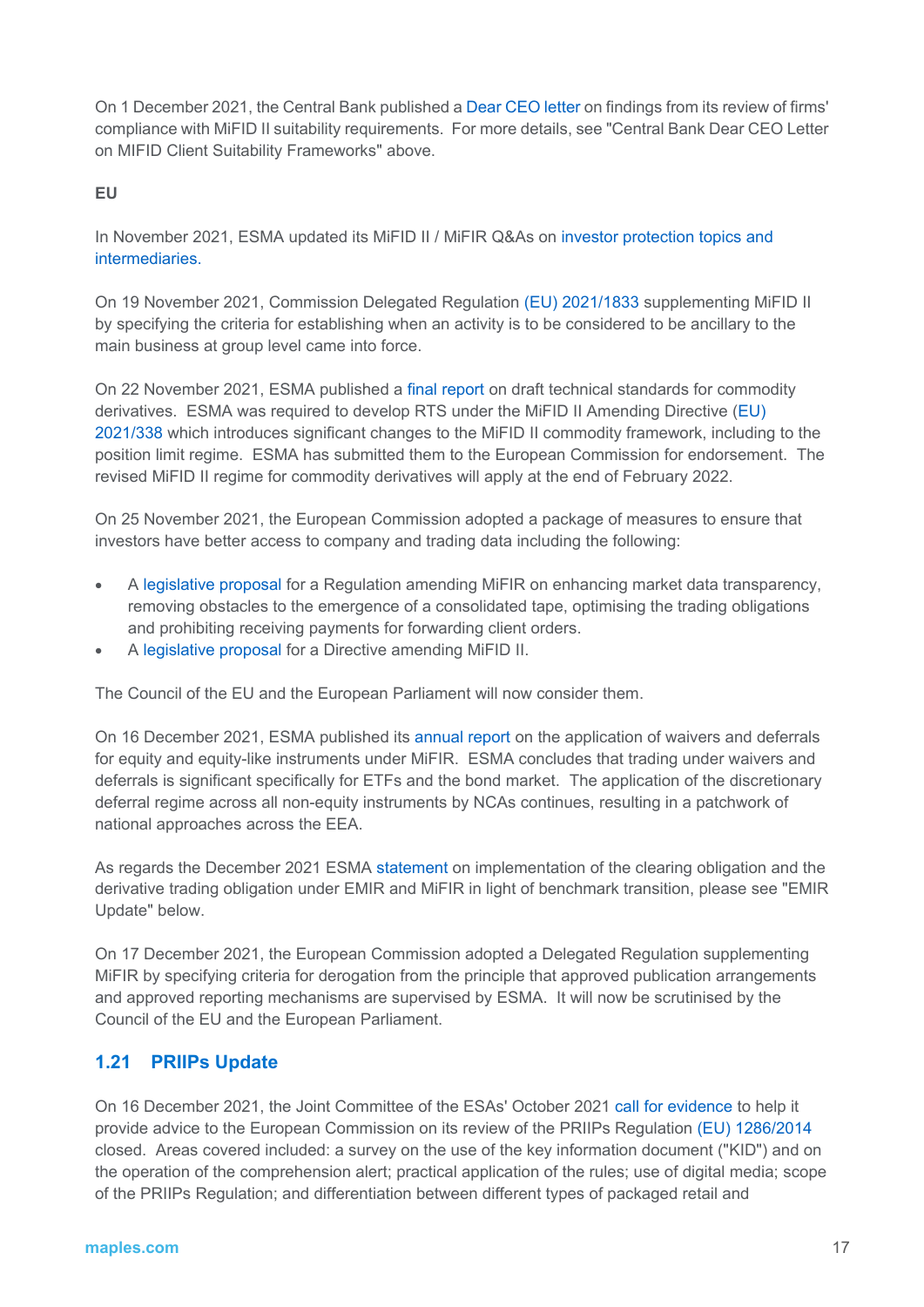insurance-based investment products ("PRIIPs"). The technical advice will help the Commission develop a strategy for retail investment.

On 17 December 2021, the Joint Committee of the ESAs published an [updated version](https://www.esma.europa.eu/sites/default/files/library/jc_2017_49_jc_priips_qa.pdf) of its Q&As on the KID requirements for PRIIPs in Commission Delegated Regulation [\(EU\) 2017/653.](https://eur-lex.europa.eu/legal-content/EN/TXT/?uri=CELEX%3A32017R0653) They include new Q&As in:

- General topics
- Market risk assessment: product categories
- Performance scenarios
- List of costs of PRIIPs other than investment funds
- Presentation of costs

On 20 December 2021, [Commission Delegated Regulation \(EU\) 2021/2268](https://eur-lex.europa.eu/legal-content/EN/TXT/?uri=uriserv%3AOJ.LI.2021.455.01.0001.01.ENG&toc=OJ%3AL%3A2021%3A455I%3ATOC) amending the RTS in Commission Delegated Regulation [\(EU\) 2017/653](https://eur-lex.europa.eu/search.html?scope=EURLEX&text=%28EU%29+2017%2F653&lang=en&type=quick&qid=1641392974943) as regards the underpinning methodology and presentation of performance scenarios, the presentation of costs and the methodology for the calculation of summary cost indicators, the presentation and content of information on past performance and the presentation of costs by PRIIPs offering a range of options for investment and alignment of the transitional arrangement for PRIIP manufacturers offering units of funds referred to in Article 32 of the PRIIPs Regulation as underlying investment options with the prolonged transitional arrangement in that Article was published in the Official Journal of the EU.

It enters into force on 10 January 2022 and shall apply from 1 July 2022. However, Article 1, point 13 applies from 1 January 2022.

On 21 December 2021, [Regulation \(EU\) 2021/2259](https://eur-lex.europa.eu/legal-content/EN/TXT/?uri=uriserv%3AOJ.L_.2021.455.01.0001.01.ENG&toc=OJ%3AL%3A2021%3A455%3ATOC) amending the PRIIPs Regulation on the extension of the transitional arrangement for management companies, investment companies and persons advising on, or selling, units of UCITS and non-UCITS, and [Directive \(EU\) 2021/2261](https://eur-lex.europa.eu/legal-content/EN/TXT/?uri=uriserv%3AOJ.L_.2021.455.01.0015.01.ENG&toc=OJ%3AL%3A2021%3A455%3ATOC) amending the UCITS Directive on the use of KIDs by management companies of UCITS came into force.

UCITS qualify as PRIIPs under the PRIIPs Regulation, which requires that all PRIIPs be accompanied by a KID. The transitional arrangement for management companies, investment companies and persons advising on, or selling, units of UCITS and non-UCITS, exempting them from the requirement to provide retail investors with a key KID was due to expire on 31 December 2021.

The European Commission adopted a proposal in July 2021 for a Directive amending the UCITS Directive specifying that where a KID is produced for a UCITS under the PRIIPs Regulation it should be considered as satisfying the requirements applicable to key investor information under the UCITS Directive. It also adopted amendments to the PRIIPS Regulation extending the above transitional arrangement until the application of the amendments to the UCITS Directive.

Now the transitional arrangement will extend until 31 December 2022, with the revisions to the UCITS Directive set to apply from 1 January 2023.

# **1.22 Benchmarks Regulation and LIBOR Update**

On 19 November 2021, ESMA updated its [Q&As](https://www.esma.europa.eu/press-news/esma-news/new-qas-available-1) on the Benchmarks Regulation [\(EU\) 2016/1011](https://eur-lex.europa.eu/legal-content/EN/TXT/?uri=CELEX%3A32016R1011) ("BMR"). It has added new Q&As 10.12 and 10.13 on benchmark statements under Article 27(2a) of the BMR. It focuses on: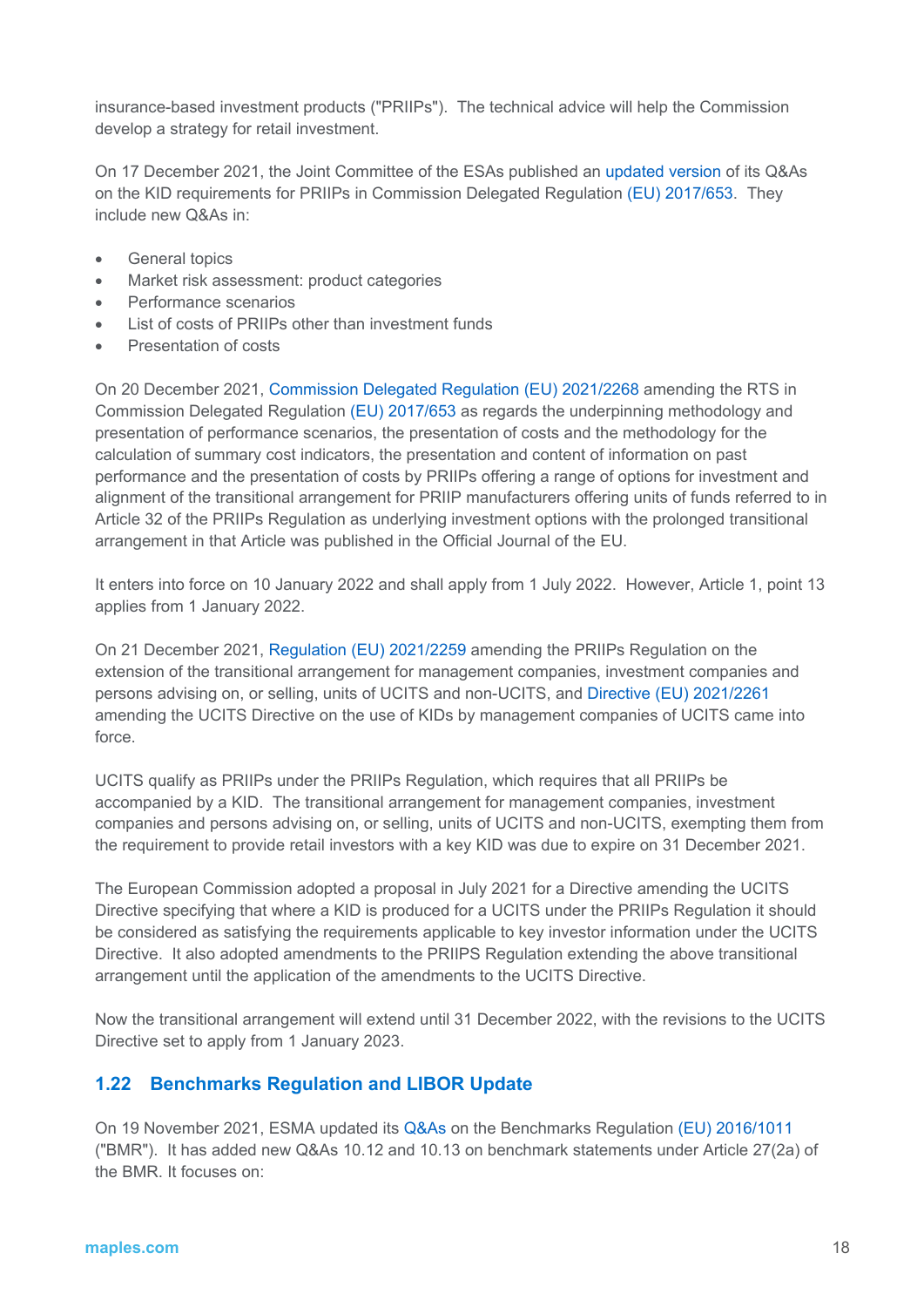- What an administrator should disclose under Annex I of Delegated Regulation [\(EU\) 2020/1816](https://eur-lex.europa.eu/legal-content/EN/TXT/?uri=CELEX%3A32020R1816&qid=1641397717267) supplementing the BMR on the explanation in the benchmark statement of how ESG factors are reflected in each benchmark provided and published.
- What the difference is between taking into account ESG factors and pursuing ESG objectives. This answer was provided by the European Commission.

### **LIBOR**

Following benchmark reform, EONIA and LIBOR will cease at the end of 2021. The exception to this is USD LIBOR, which is scheduled to continue until June 2023.

On 19 November 2021, the CSSF issued a [press release](https://www.cssf.lu/en/2021/11/communication-to-undertakings-for-collective-investment-and-investment-fund-managers-in-the-context-of-the-imminent-cessation-of-the-major-used-interest-benchmarks-eonia-and-libor/?utm_campaign=email-211122-a5212) to UCIs and IFMs in the context of the cessation of EONIA and LIBOR. The CSSF expects UCIs and IFMs which use benchmarks to ensure they have taken all necessary action for a smooth transition to alternative rates and notes that under the BMR UCIs and IFMs must have in place robust fallback provisions covering a possible cessation of any other benchmarks used by them, and that they may be requested by the CSSF to provide information on such fallback provisions.

On 22 October 2021, the following Commission Implementing Regulations were published in the Official Journal of the EU:

- Commission Implementing Regulation [\(EU\) 2021/1847](https://eur-lex.europa.eu/legal-content/EN/TXT/?uri=uriserv:OJ.L_.2021.374.01.0001.01.ENG) on the designation of a statutory replacement for certain settings of CHF LIBOR. The Regulation designates compound rates of Swiss Average Rate Overnight ("SARON") as the replacement rate for certain tenors of CHF LIBOR. It will apply from 1 January 2022.
- Commission Implementing Regulation [\(EU\) 2021/1848](https://eur-lex.europa.eu/legal-content/EN/TXT/?uri=uriserv:OJ.L_.2021.374.01.0006.01.ENG) on the designation of a replacement for the benchmark EONIA. The Regulation designates the Euro short-term rate (€STR) as the replacement rate for EONIA. It will apply from 3 January 2022.

As regards the December 2021 ESMA [statement](https://www.esma.europa.eu/sites/default/files/library/esma70-156-5151_statement_implementation_co_and_dto_in_view_of_the_benchmark_transition.pdf) on implementation of the clearing obligation and the derivative trading obligation under EMIR and MiFIR in light of benchmark transition, please see "EMIR Update" below.

# **1.23 COVID-19 – Remote Meetings of Companies and other Legal Entities**

In Ireland, the interim period of the Companies (Miscellaneous Provisions) (Covid-19) Act 2020 has been extended again to 30 April 2022. Until that date, among other things, both general and creditors' meetings may be held virtually; and documents which are required to be executed under seal can be executed in counterpart as separate documents which will be regarded as a single document under the Companies Act 2014. For more information on the Act's provisions, see our update, [COVID-19 Ireland Update: Company Law Changes.](https://maples.com/en/knowledge-centre/2020/8/covid-19-ireland-update-company-law-changes)

In Luxembourg, the [law of 23 September 2020](https://legilux.public.lu/eli/etat/leg/loi/2020/09/23/a785/jo) was amended on 17 December 2021 to further extend emergency measures introduced in March 2020 allowing the governing bodies of any Luxembourg company to hold meetings of shareholders and boards of directors / managers remotely (notwithstanding any contrary provisions in their articles of incorporation). This was extended until 31 December 2022.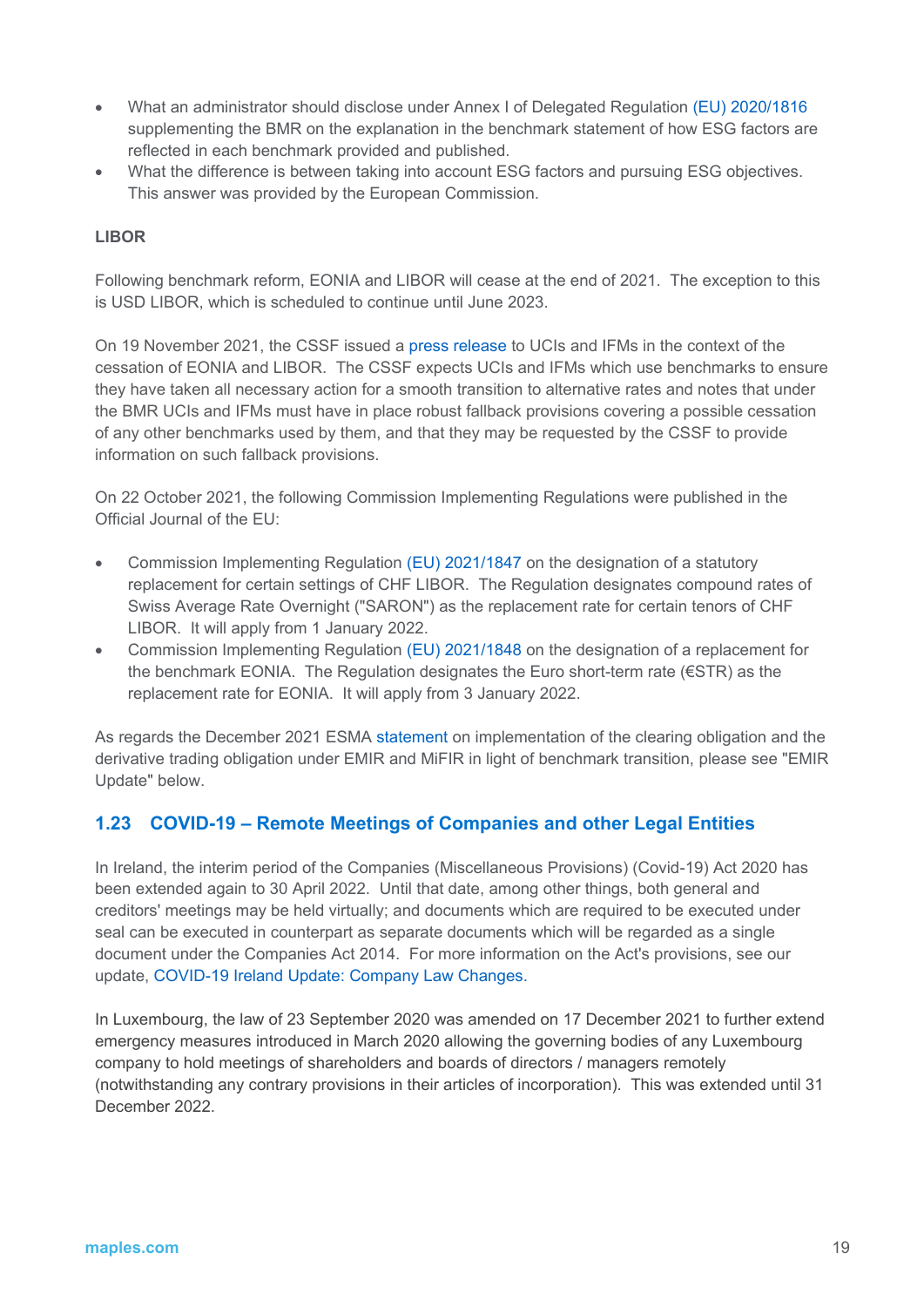# **1.24 EMIR Update**

The Regulation on over the counter ("OTC") derivative transactions, central counterparties ("CCPs") and trade repositories ("TRs") [\(EU\) 648/2012](http://eur-lex.europa.eu/legal-content/EN/TXT/?uri=celex%3A32012R0648) ("EMIR") is relevant to all Irish and Luxembourg funds trading in financial derivative instruments whether on an exchange or otherwise. UCITS and AIFs are financial counterparties for EMIR purposes and subject to the full scope of EMIR obligations.

There have been a number of developments over the quarter:

On 4 November 2021, the EBA published a [consultation](https://www.eba.europa.eu/sites/default/documents/files/document_library/Publications/Consultations/2022/Consultation%20on%20draft%20RTS%20on%20IMMV%20under%20EMIR/1023511/CP%20RTS%20on%20Initial%20Margin%20Model%20Validation.pdf) on draft RTS on initial margin model validation under EMIR. The EBA proposes a dual approach to supervisory procedures proportionate to the size of the counterparty, as well as phasing-in the implementation to ensure a smooth transition, again taking into account the size of the counterparty. The draft RTS also addresses the issue of how to validate an initial margin model when it is outsourced (in terms of design or implementation) to external providers. The deadline for responses is 4 February 2022.

On 19 November 2021 ESMA updated its [Q&As](https://www.esma.europa.eu/press-news/esma-news/new-qas-available-1) on EMIR implementation with answers on:

- When a financial counterparty calculates its positions for the purpose of the clearing threshold determination under Article 4a(3) of EMIR, whether it should include in the calculation the OTC derivative contracts that are objectively measurable as reducing risks directly relating to the commercial activity or treasury financing activity entered into by the non-financial counterparties ("NFCs") that are part of the same group.
- Whether NFCs whose core activity is to buy, sell or own financial instruments, benefit from the hedging exemption when using OTC derivative contracts to hedge certain risks, for example, risks arising from the potential indirect impact on the value of assets the NFC buys, sells or owns resulting from the fluctuations of interest rates, inflation rates, foreign exchange rates or credit risk.

On 19 November 2021, ESMA also published a [consultation](https://www.esma.europa.eu/sites/default/files/library/esma91-372-1593_consultation_report_on_highly_liquid_financial_instruments_with_regards_to_the_investment_policy_of_central_counterparties_emir_article_853ae.pdf) on highly liquid financial instruments with regards to the investment policy of CCPs. ESMA is mandated to report to the European Commission on whether the list of financial instruments (in Article 47 of EMIR) that are considered highly liquid with minimal market and credit risk could be extended and whether that list could include one or more money market funds ("MMFs") authorised under MMFR. ESMA wants information on the expected effects of potentially extending the list of investment possibilities for EU CCPs and the type of financial instruments that could be considered.

ESMA does not believe that there is sufficient ground to recommend an extension of the list of financial instruments for CCP investments to MMFs at this stage. The consultation closes on 24 January 2022. ESMA expects to publish a final report in spring 2022.

On 22 November 2021, ESMA published a [discussion paper](https://www.esma.europa.eu/sites/default/files/library/esma_70-156-5010_review_of_the_clearing_thresholds_under_emir.pdf) on a review of the clearing thresholds under EMIR. It requests feedback by 19 January 2022.

#### **Implementation of the clearing obligation and the derivative trading obligation**

On 18 November 2021, ESMA published a [final report](https://www.esma.europa.eu/sites/default/files/library/esma70-156-4953_final_report_on_the_co_and_dto_re_benchmark_transition.pdf) on draft RTS amending the RTS on the clearing obligation ("CO") and on the derivative trading obligation ("DTO") under Article 5(2) of EMIR and Article 32 of MiFIR.

ESMA's proposed amendments aim to ensure a smooth benchmark transition and amend the scope of the CO and the DTO to accompany the benchmark transition for OTC derivatives away from EONIA and LIBOR and on to new Risk-Free Rates.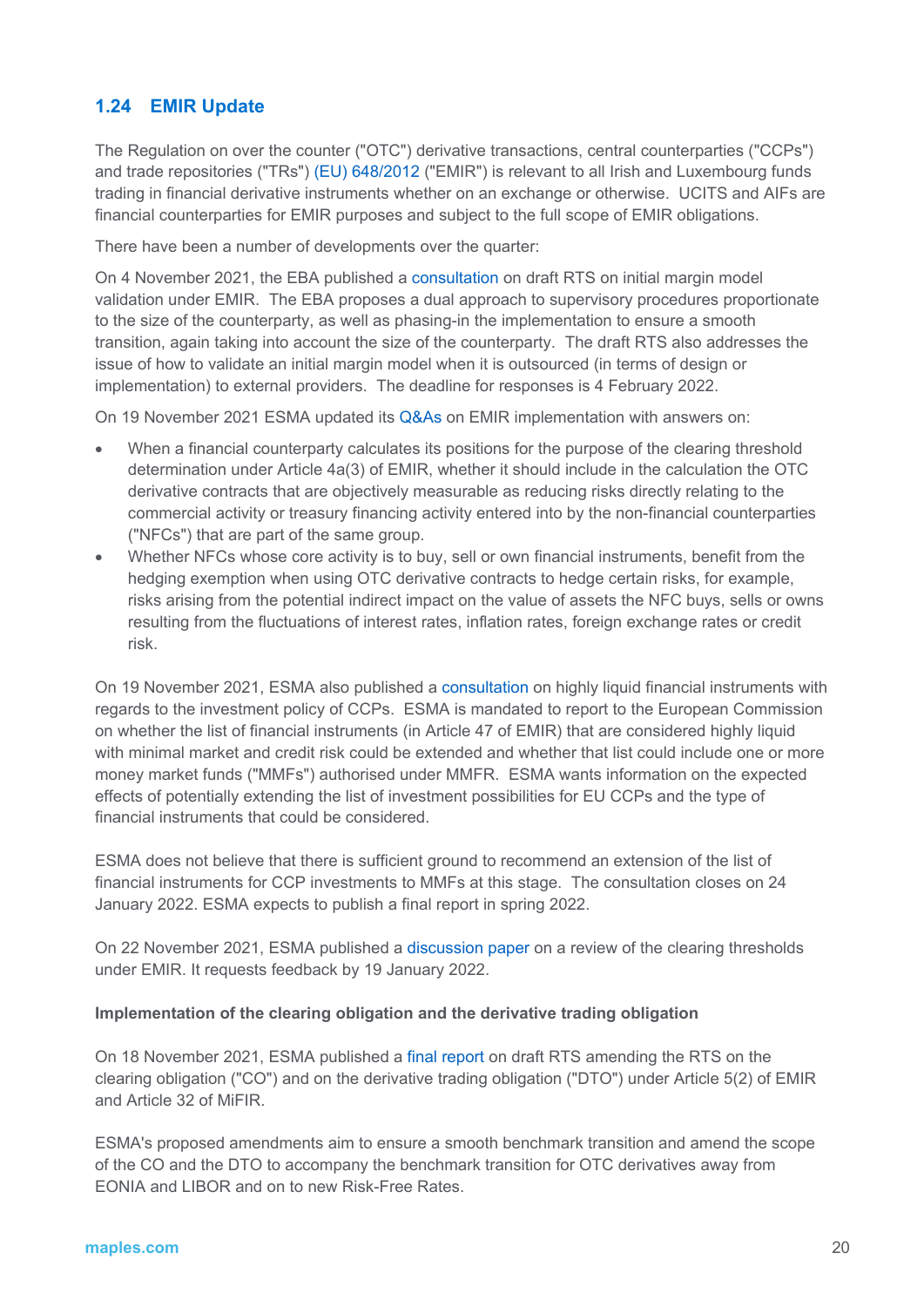ESMA has submitted the draft RTS to the European Commission for endorsement. On 16 December 2021, ESMA published a [statement](https://www.esma.europa.eu/sites/default/files/library/esma70-156-5151_statement_implementation_co_and_dto_in_view_of_the_benchmark_transition.pdf) on implementation of the CO and the DTO. Legally, neither ESMA nor competent authorities possess any formal power to disapply a directly applicable EU legal text. However, ESMA does not expect the liquidity criteria for the CO and the DTO to be met for OTC interest rate derivative ("IRD") classes referencing EONIA, GBP LIBOR, JPY LIBOR and USD LIBOR beyond the end of 2021. ESMA is conscious that the RTS approval process may take some time and, therefore, that it is probable the proposed amendments will not have entered into force by the end of 2021, when the bulk of the liquidity of the classes referencing EONIA or LIBOR will have pivoted to other benchmarks.

Therefore, from 3 January 2022, ESMA expects competent authorities not to prioritise their supervisory actions on the CO for IRD classes referencing EONIA, GBP LIBOR, JPY LIBOR or USD LIBOR and on the DTO for IRD classes referencing GBP LIBOR or USD LIBOR and to generally apply their risk-based supervisory powers in their day-to-day enforcement of applicable legislation in this area in a proportionate manner. ESMA recommends voluntary clearing of those classes being introduced to the scope of the CO, before the CO start date.

# **1.25 EU Securitisation Regulation**

On 7 October 2021, ESMA published its [final report](https://www.esma.europa.eu/sites/default/files/library/esma82-402-683_final_report_on_sts_notification_for_synthetic_securitisations.pdf) on the content and format of simple transparent and standardised ("STS") notifications for on-balance sheet synthetic securitisations. The draft RTS have been submitted to the European Commission for endorsement.

On 15 November 2021, the European Central Bank ("ECB") issued a [consultation](https://www.bankingsupervision.europa.eu/press/pr/date/2021/html/ssm.pr211115%7E6c7fd6b850.en.html) on a draft guide on the notification of securitisation transactions which closes on 5 January 2022. The non-binding guide sets out the information that the ECB expects directly supervised banks acting as originators or sponsors of private and public securitisation transactions to provide to enable the ECB to monitor compliance with Articles 6 to 8 of the EU Securitisation Regulation [\(EU\) 2017/2402.](https://eur-lex.europa.eu/legal-content/EN/TXT/?uri=uriserv:OJ.L_.2017.347.01.0035.01.ENG) Articles 6 to 8 relate to risk retention and transparency requirements and a ban on re-securitisation.

On 19 November 2021, ESMA updated its [Q&As](https://www.esma.europa.eu/press-news/esma-news/new-qas-available-1) on the Securitisation Regulation. As well as modifying some existing questions, it incorporates new questions on:

- Individual fields in disclosure templates
- Trigger measurements in investor reports
- Completing synthetic coverage information

The Commission intends to publish in Q1 2022 a report on the functioning of the EU securitisation framework for both STS and non-STS securitisations reflecting the outcome of its targeted consultation published in July 2021 according to its [communication](https://eur-lex.europa.eu/resource.html?uri=cellar:999cc825-4dde-11ec-91ac-01aa75ed71a1.0001.02/DOC_1&format=PDF) on progress on second CMU action plan on 25 November 2021.

On 17 December 2021, the EBA published a [consultation](https://www.eba.europa.eu/sites/default/documents/files/document_library/Publications/Consultations/2022/Consultation%20on%20ITS%20amending%20Implementing%20Regulation%20(EU)%202016-1801%20on%20the%20mapping%20of%20ECAIs%E2%80%99%20credit%20assessments%20for%20securitisation%20/C/1025536/CP%20amending%20draft%20ITS%20ECAIs%20mapping%20CRR%20art%20270e.pdf) on revisions to the ITS on the mapping of credit assessments of external credit assessment institutions for securitisation in accordance with the Capital Requirements Regulation set out in Commission Implementing Regulation [\(EU\) 2016/1801.](https://eur-lex.europa.eu/legal-content/EN/TXT/?uri=CELEX%3A32016R1801)

The EBA on 20 December 2021 launched a [consultation](https://www.eba.europa.eu/eba-consults-performance-related-triggers-non-sequential-amortisation-systems-simple-transparent-and) until 28 February 2022 on its draft RTS specifying and, where relevant, calibrating the minimum performance-related triggers for STS onbalance-sheet securitisations that feature non-sequential amortisation. The capital markets recovery package amended the Securitisation Regulation in several aspects, including creating a specific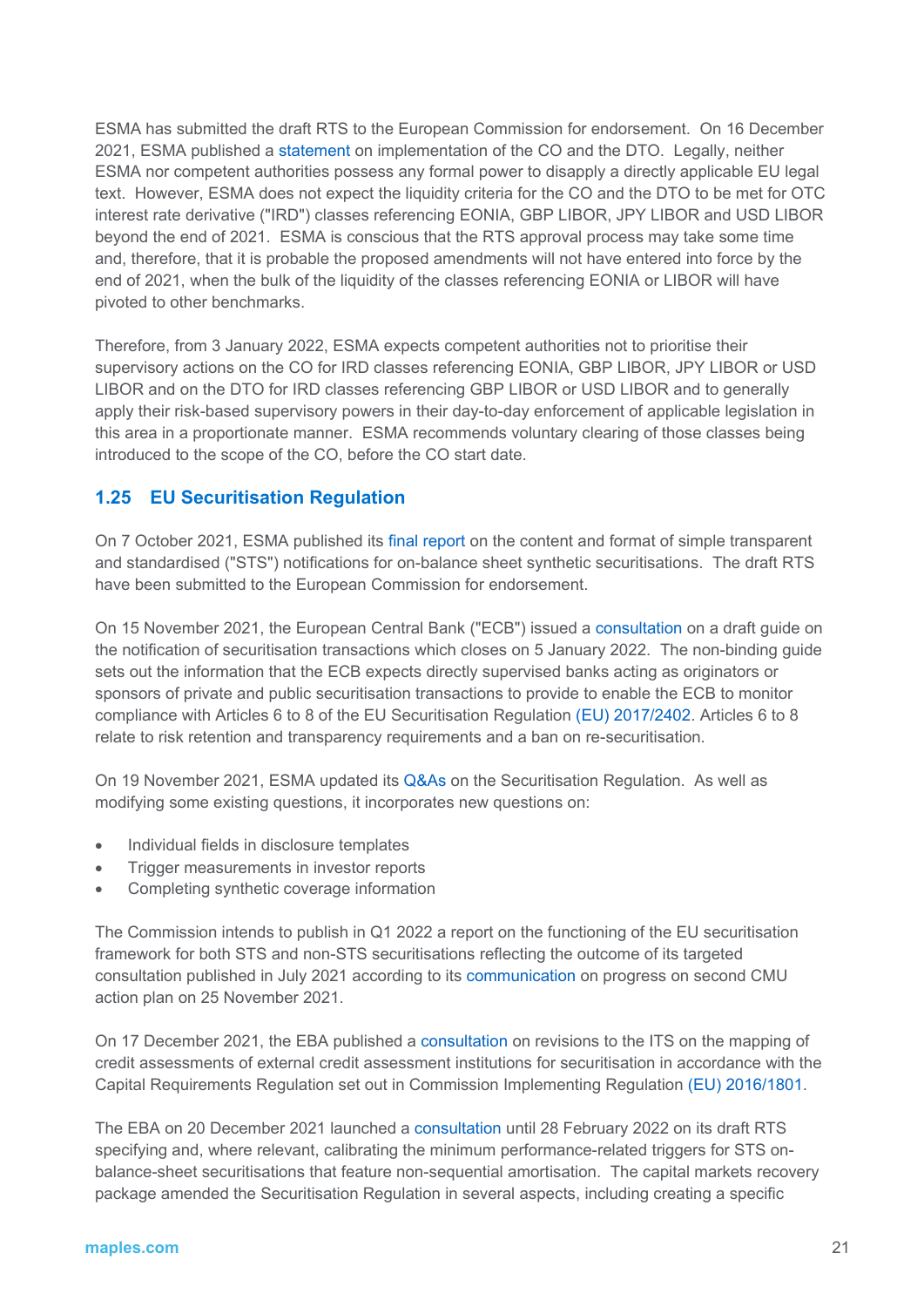framework for STS on-balance-sheet securitisation to ensure that the EU securitisation framework provides for an additional tool to aid economic recovery in the aftermath of COVID-19. These draft technical standards aim at providing technical clarification on these triggers.

# **1.26 CSDR Update**

On 5 October 2021, the European Central Securities Depositories Association published an [updated](https://ecsda.eu/wp-content/uploads/2021/10/2021_10_05_ECSDA_CSDR_Penalties_Framework.pdf)  [version](https://ecsda.eu/wp-content/uploads/2021/10/2021_10_05_ECSDA_CSDR_Penalties_Framework.pdf) of its settlement fail penalties framework. The framework applies to all central securities depositaries ("CSDs") subject to the Central Securities Depositories Regulation [\(EU\) 909/2014](https://eur-lex.europa.eu/legal-content/EN/TXT/?uri=CELEX%3A32014R0909) ("CSDR") or equivalent legislation.

On 19 November 2021, ESMA updated its CSDR [Q&As](https://www.esma.europa.eu/press-news/esma-news/new-qas-available-1) to include the following material on partial settlement functionality:

- When CSDs should start offering partial settlement functionality under Article 10 of Commission Delegated Regulation [\(EU\) 2018/1229](https://eur-lex.europa.eu/legal-content/EN/TXT/?uri=CELEX%3A32018R1229&qid=1641393830428) supplementing the CSDR with regard to RTS on settlement discipline.
- How to complete table 1 of Annex II of the RTS on settlement discipline if a CSD has the intention to use the derogation provided for.

On 1 December 2021, ESMA [announced](https://www.esma.europa.eu/press-news/esma-news/esma-announces-upcoming-publication-aimed-csds) that it will begin publishing information on trading venues with the highest turnover for bonds to enable CSDs to access centralised and transparent information for the application of cash penalties for bonds under the settlement discipline framework in CSDR. ESMA plans to publish this data by 1 February 2022 and will update it quarterly.

On 17 December 2021, ESMA published another [updated version](https://www.esma.europa.eu/sites/default/files/library/esma70-708036281-2_csdr_qas_1.pdf) of its CSDR Q&As. ESMA has amended one Q&A on how a CCP sending a settlement instruction stemming from the netting of transactions executed in various trading places should populate the 'place of trading' settlement instruction field. ESMA has also added a new Q&A on which settlement fails should be taken into account when calculating a participant's rate of settlement efficiency.

On 17 December 2021, ESMA also published a [statement](https://www.esma.europa.eu/sites/default/files/library/esma70-156-5153_public_statement_on_buy-in.pdf) on its approach to the implementation of buy-in provisions under Article 7 of CSDR and Articles 21 to 28 of Commission Delegated Regulation [\(EU\) 2018/1229](https://eur-lex.europa.eu/legal-content/EN/TXT/?uri=CELEX%3A32018R1229&qid=1641393863266) (RTS on Settlement Discipline). ESMA refers to a letter it sent to the European Commission in September 2021 asking the Commission to postpone the application date of the buyin regime, while noting the importance of the entry into force of the rest of the settlement discipline regime measures (settlement fails reporting and cash penalties) on 1 February 2022 as planned.

It also notes that the co-legislators have agreed on an amendment to the CSDR, introduced via the proposed Regulation on a pilot regime for market infrastructures based on distributed ledger technology ("DLT") which will allow the decoupling of the date of application of the buy-in regime from the penalties and reporting provisions.

This amendment will allow ESMA to develop draft technical standards to postpone the application of the buy-in regime. However, the DLT pilot regime is not expected to enter into force before the application date of the settlement discipline regime. Therefore, based on the assumption that the decoupling of the application dates of settlement discipline measures will eventually be allowed, ESMA states that it is important to take into account this upcoming legislative change when applying the CSDR settlement discipline regime until the postponement of the buy-in regime is in place. It therefore expects NCAs not to prioritise supervisory actions on the application of the CSDR buy-in regime.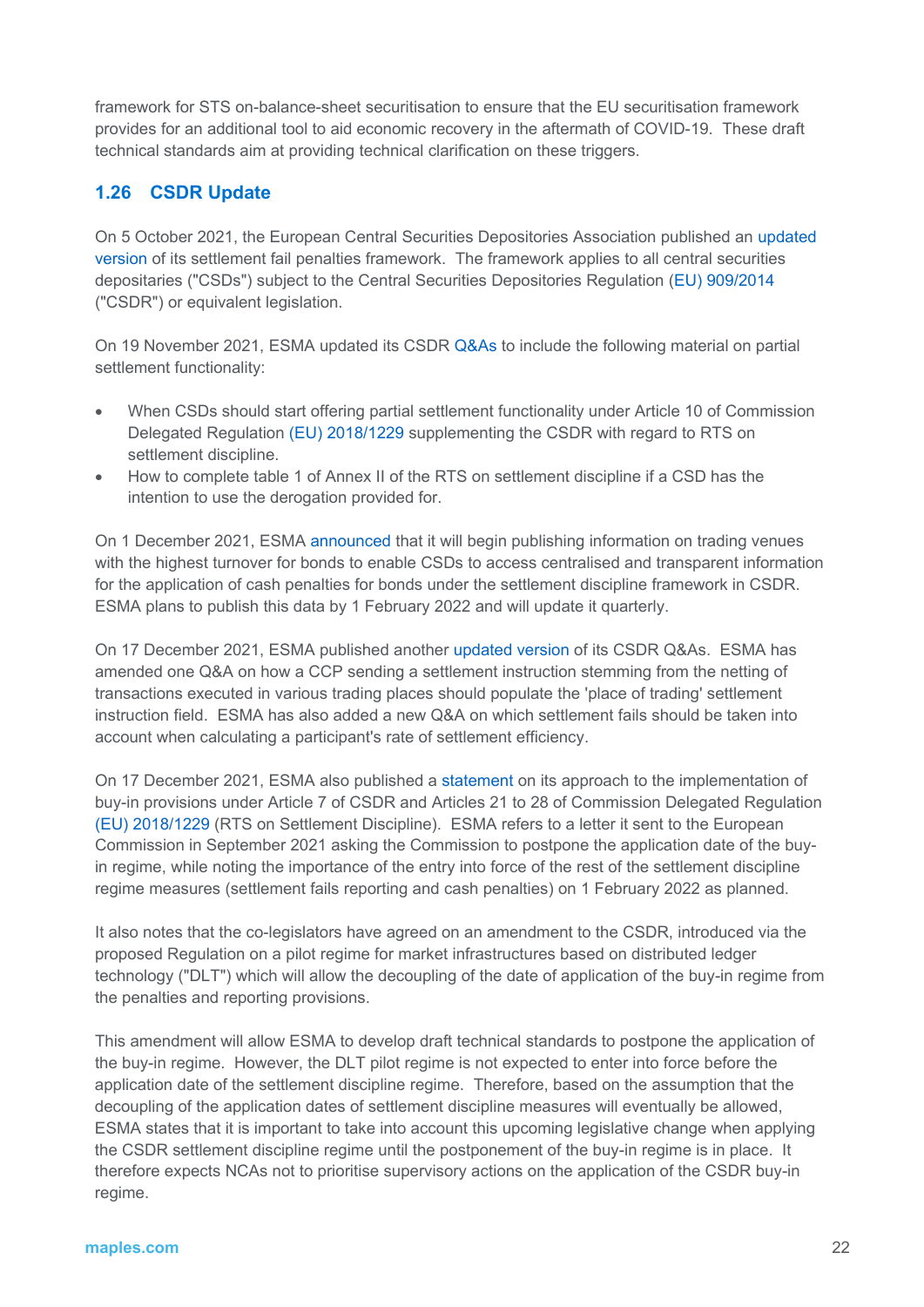# **1.27 SFTR Update**

On 21 October 2021, the International Capital Market Association published an updated version of its [guide](https://www.icmagroup.org/assets/documents/Regulatory/Repo/SFTR/ICMA-ERCC-Recommendations-for-Reporting-under-SFTR-October-2021-201021.pdf) to reporting repo transactions under both the EU and UK versions of Securities Financing Transactions Regulation [\(EU\) 2015/2365](https://eur-lex.europa.eu/legal-content/EN/TXT/?uri=CELEX%3A32015R2365&qid=1641393161744) ("SFTR"). It reflects recent updates to the SFTR validation rules and reporting schemas published by both ESMA and the UK FCA, as well as other official guidance that has been released, including ESMA's SFTR Q&As, (which were last updated in September 2021). On 17 December 2021, ESMA published updated [Q&As](https://www.esma.europa.eu/sites/default/files/library/esma74-362-893_qas_on_sftr_data_reporting.pdf) on complying with reporting requirements under SFTR. A new Q&A has been added on how trade repositories should aggregate positions with multiple currencies.

# **1.28 IOSCO Outsourcing Principles, Sustainability-Related Practices and Disclosures in Asset Management and ESG Ratings**

The International Organization of Securities Commissions ("IOSCO") published a set of [updated](https://www.iosco.org/news/pdf/IOSCONEWS622.pdf#msdynttrid=gSkh2WyrsNhjDHpEyVLjYCwnqKFV7oAX7TU6JsjRZm8)  [outsourcing principles](https://www.iosco.org/news/pdf/IOSCONEWS622.pdf#msdynttrid=gSkh2WyrsNhjDHpEyVLjYCwnqKFV7oAX7TU6JsjRZm8) for regulated entities that outsource tasks to service providers on 27 October 2021. They comprise fundamental precepts and seven principles. The fundamental precepts cover issues such as the definition of outsourcing, the assessment of materiality and criticality, the application to affiliates, and the treatment of sub-contracting and outsourcing on a cross-border basis. The seven principles set out expectations for regulated entities that outsource tasks and include guidance for implementation.

On 2 November 2021, IOSCO published its [final report](https://www.iosco.org/library/pubdocs/pdf/IOSCOPD688.pdf) setting out recommendations on sustainabilityrelated practices, policies, procedures and disclosures in asset management. This guidance, drafted by IOSCO's sustainable finance task force, will help asset managers consider material sustainabilityrelated risks and opportunities, integrate them into the decision-making process, and make disclosures so that investors understand the impact of their investments.

On 23 November 2021, IOSCO published its [final report](https://www.iosco.org/library/pubdocs/pdf/IOSCOPD690.pdf) on ESG ratings and data products providers. It includes ten recommendations for regulators, ESG rating and data product providers and users of ESG ratings and data products. These are underpinned by specific guidance to assist firms and regulators when navigating the ESG ratings and data market.

# **1.29 Irish Investment Funds Statistics: Q3 2021**

The main points to note in the Central Bank's Q3 2021 [statistics](https://www.centralbank.ie/statistics/data-and-analysis/other-financial-sector-statistics/investment-funds) issued in November 2021 are as follows:

- The NAVs of Irish-resident funds reached an all-time high of €3,774bn at end-September 2021. All fund types, except money market funds, increased their NAV during the quarter.
- The total NAV increased by 2% in Q3 2021. This increase was split between 58% net investor inflows and 42% valuation gains. The total assets under management were  $\epsilon$ 4,255bn at end-September 2021.
- In bond, equity, mixed, and real estate funds, the majority of the NAV increase was driven by investor inflows, while in hedge and other funds, it was due to positive revaluations.
- While there continued to be increases in both net transactions and revaluations in holdings of equity securities, at €26bn and €18bn respectively, these gains were more modest than those seen in the previous three quarters.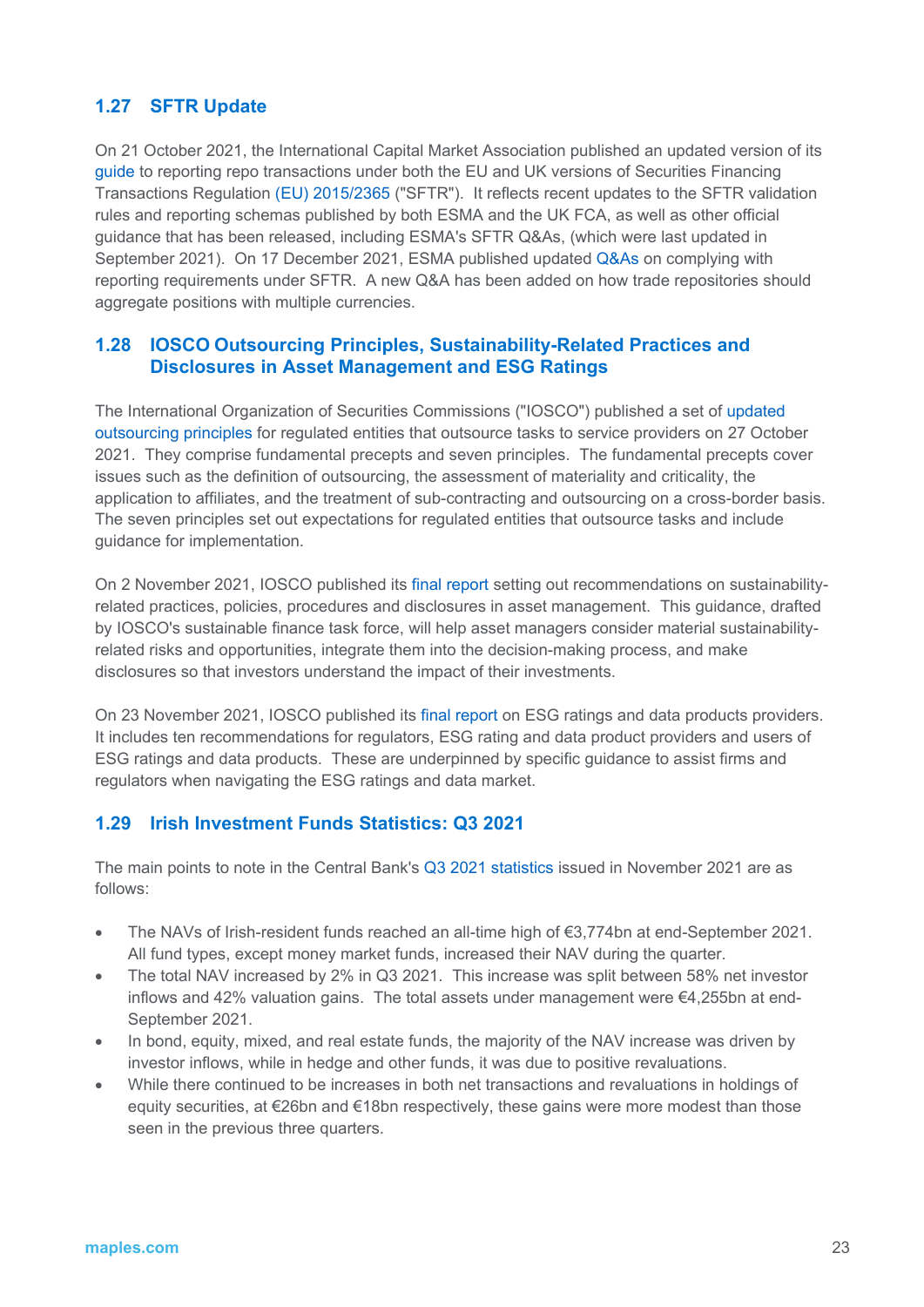# **1.30 Luxembourg Undertakings for Collective Investment Statistics**

The main points to note in the CSSF's [November 2021](https://www.cssf.lu/en/2021/12/global-situation-of-undertakings-for-collective-investment-at-the-end-of-november-2021/https:/www.cssf.lu/en/2021/09/global-situation-of-undertakings-for-collective-investment-at-the-end-of-august-2021/) update for regulated Luxembourg funds are as follows:

- Total assets held by Luxembourg UCITS, Part II UCIs, SIFs and SICARs ("Luxembourg Investment Funds") increased by €31.426bn from €5,718.484bn as at 31 October 2021 to €5,749.910B as at 30 November 2021.
- The number of Luxembourg Investment Funds active in the market and regulated by the CSSF totals 3,508.
- Of the 3,508 active Luxembourg Investment Funds, 2,303 entities have adopted an umbrella structure and together have a total of 13,250 sub-funds.
- The remaining 1,205 Luxembourg Investment Funds are structured as stand-alone funds.
- As at 30 November 2021, there were a total of 14,455 fund units.
- During November 2021, there were more subscriptions than redemptions in equity funds and fixed-income funds.

In addition the number of Luxembourg RAIFs reached 1,646 as of 3 January 2022.

# 2 Tax

#### **Ireland**

### **2.1 EU Interest Limitation Rule and Investment Funds**

The new EU interest limitation rule ("ILR") which come into effect for accounting periods beginning on or after 1 January 2022 will impact the tax position of asset holding companies and downstream investment structures in the EU for international investment funds. Its aim is to limit base erosion by companies through the use of excessive interest deductions and similar financing costs.

The rules applying the EU Anti-tax Avoidance Directive's ILR are contained in the Finance Act 2021 which was signed into law in December 2021. The ILR limits the net interest deductions of a company within the charge to Irish corporation tax to 30% of EBITDA (earnings before tax and before deductions for net interest expense, depreciation and amortisation) in a tax period in certain circumstances.

There are a number of provisions relevant to the Irish funds industry.

For more information, please see our update, [Irish Finance Bill 2021: Key](https://maples.com/en/knowledge-centre/2021/10/irish-finance-bill-2021-key-developments-for-irish-and-international-business) Developments for Irish & [International Business.](https://maples.com/en/knowledge-centre/2021/10/irish-finance-bill-2021-key-developments-for-irish-and-international-business)

# **2.2 COVID-19 Specific Measures - Ireland**

As noted in our update, [Irish Revenue confirm that COVID concessionary treatment extended to 31](https://thoughts.maples.com/post/102ha8v/irish-revenue-confirm-that-covid-concessionary-treatment-extended-to-31-december)  [December 2021,](https://thoughts.maples.com/post/102ha8v/irish-revenue-confirm-that-covid-concessionary-treatment-extended-to-31-december) in November 2021 Irish Revenue extended concessionary measures relating to corporate tax residence and the requirement for directors to travel to Ireland and confirmed that the approach remained until the end of 2021. That concession was again extended again to 31 January 2022. This effectively means that Irish Revenue will disregard the presence of directors of Irish companies outside Ireland for corporation tax purposes where the director was restricted from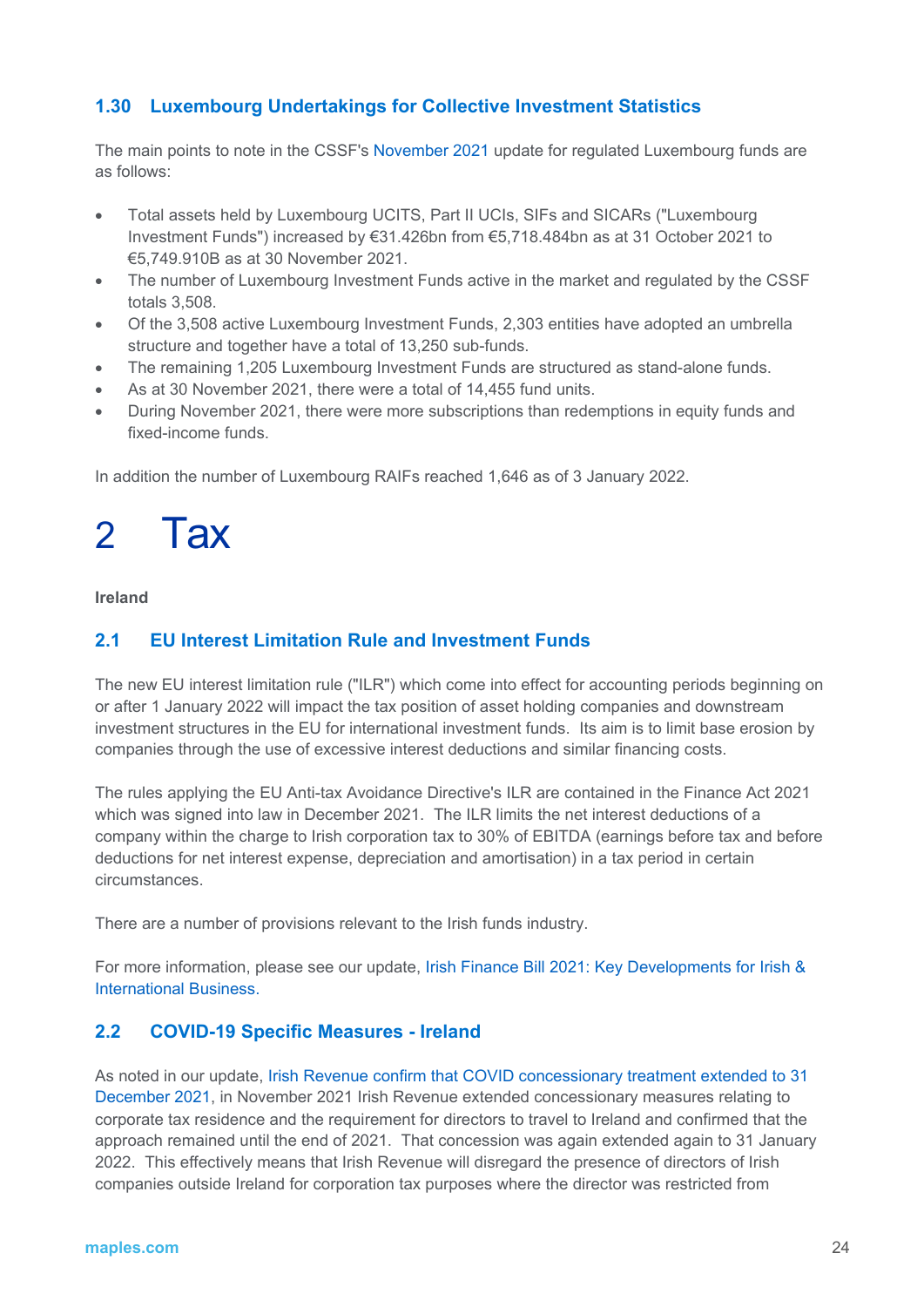travelling as a result of COVID-19. The commentary notes that the position will be kept under review to determine whether any further extension is required but managers and funds which include nonresident individuals on the board of directors should start to plan their approach now in the event that the concessionary treatment does end in January 2022.

# **2.3 Overseas Mergers Involving Irish and Luxembourg Funds Exempt from Hong Kong Stamp Duty**

In a recent Hong Kong Court of Appeal case on stamp duty implications arising from an overseas merger, the court held that the transfer of Hong Kong securities on a merger under Luxembourg's merger laws by way of universal succession is not chargeable with stamp duty under Hong Kong law (Nomura Funds Ireland Plc v The Collector of Stamp Revenue [2021] HKCA 1040).

In this case in 2015, Nomura Funds Ireland Plc (an Irish incorporated investment company with subfunds including Nomura Funds – China Fund) and Nomura Funds (an investment company incorporated in Luxembourg with one sub-fund, China Opportunities) agreed to merge under Luxembourg law. China Opportunities transferred all assets and liabilities, including securities listed on the Hong Kong Stock Exchange, to Nomura Funds – China Fund as a contribution *in specie*. Nomura Funds – China Fund then issued shares to the sole shareholder of China Opportunities. The shares of the China Opportunities were then cancelled and Nomura Funds – China Fund ceased to exist.

Nomura Funds Ireland Plc unsuccessfully sought Hong Kong stamp duty relief on the transfer of Hong Kong securities on the grounds that: there was no "transfer" but a "transmission" of those securities and that it was effected by operation of Luxembourg law instead of the written merger agreement ("agreement"); and no beneficial interest in those securities passed under the agreement as the vesting of the securities amounted to a transmission or "universal succession" under Luxembourg law. The Court of Appeal, overturning an earlier court decision, held that the agreement was not a stampable instrument and there was no change in the beneficial ownership of securities. In so doing it agreed with the Luxembourg legal opinions obtained by the appellant, Nomura Funds Ireland Plc setting out their arguments.

The decision confirms that transfers of Hong Kong securities (or immovable property situated in Hong Kong) by universal succession (where the surviving entity inherits all assets and liabilities of the absorbed entity by operation of foreign law) does not give rise to any stamp duty. This is the first time a Hong Kong court has confirms this commercially important viewpoint.

Irish and Hong Kong stamp duty legislation are both based on the original UK stamp duty legislation so it is likely that the Irish courts would come to a similar conclusion. However, it also has to be borne in mind that the stamp duty implications of an overseas merger will depend on the merger law of the foreign jurisdiction where the merger takes place and the provisions of any merger instrument. Therefore, every case has to be analysed on its specific facts.

#### **EU**

# **2.4 Proposed EU Directive on "Shell" Entities**

On 22 December 2021, the European Commission published a proposed ["Unshell" Directive](https://ec.europa.eu/commission/presscorner/detail/en/ip_21_7027) to prevent the misuse of so-called 'shell' entities for tax purposes. It is aimed at entities which do not maintain sufficient substance in the EU. Such entities will be subject to additional reporting requirements and unable to access the benefits of double tax treaties and EU tax directives. Certain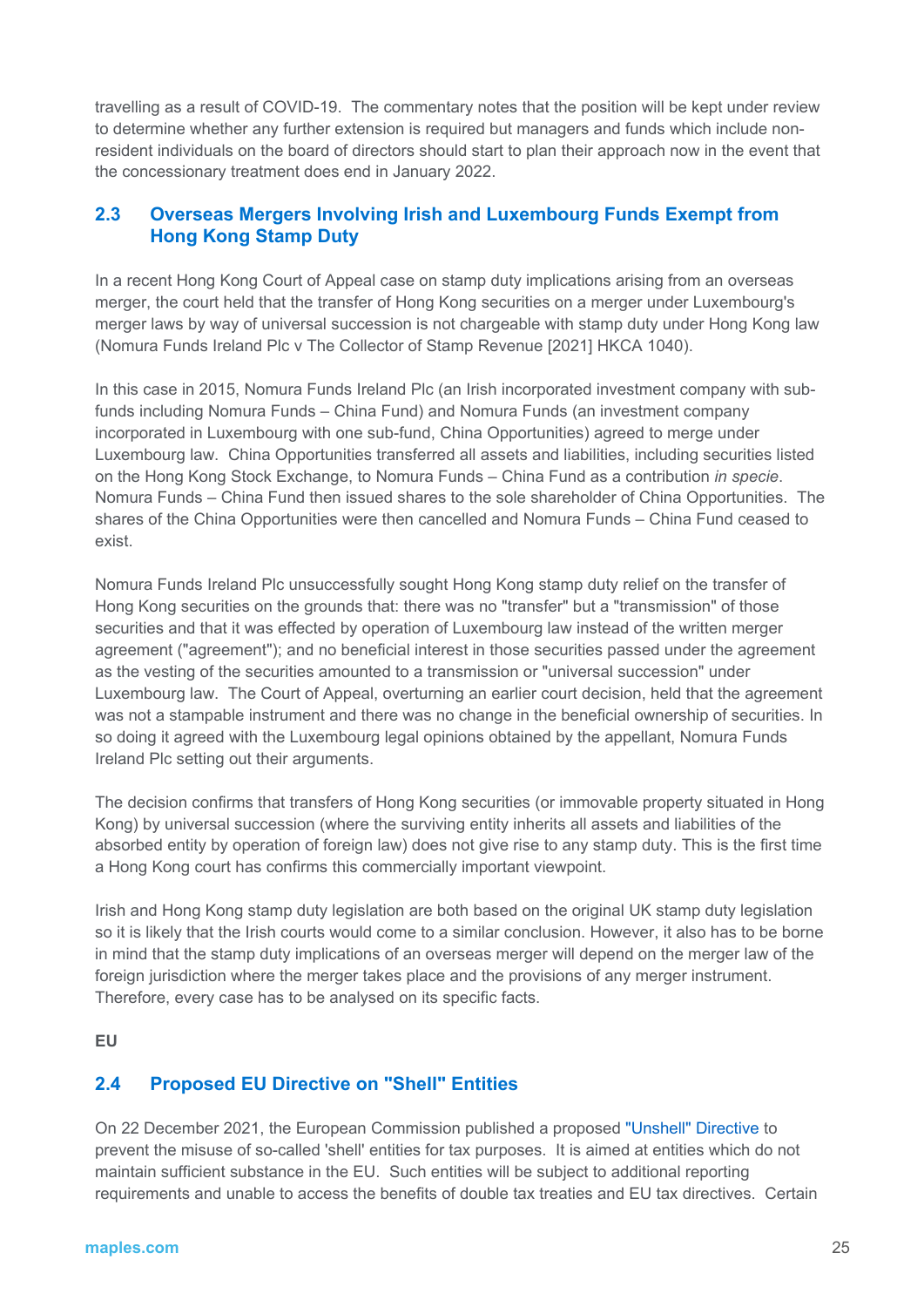entities are specifically excluded from the proposals including AIFs managed by an AIFM, credit institutions and UCITS funds.

For more information, please see our update, [Proposed EU Directive on "Shell" Entities –](https://maples.com/en/knowledge-centre/2022/1/proposed-eu-directive-on-shell-entities--the-impact-on-international-business) the Impact [on International Business.](https://maples.com/en/knowledge-centre/2022/1/proposed-eu-directive-on-shell-entities--the-impact-on-international-business)

# **2.5 OECD and EU GloBE Rules**

On 20 December 2021, the Organisation for Economic Co-operation and Development ("OECD") published rules on the OECD's Pillar 2 aimed at ensuring that Multinational Enterprises ("MNEs") will be globally subject to a minimum 15% tax rate from 2023 ("GloBE Rules"). On 22 December 2021, the European Commission also published a proposal for a Directive applying the GloBE Rules for EU Member States (which are quite similar with some changes particularly focusing on compatibility with EU law).

Generally, the GloBE Rules provide for a coordinated system of taxation aimed at large MNE groups defined as having at least €750 million in annual revenue in at least two of the four preceding years. MNE groups in scope should pay a minimum level of tax on income derived from every jurisdiction in which they operate. The rules create a 'top-up tax' to be applied on profits below the 15% minimum rate on a jurisdictional basis.

The OECD defines an MNE Group as having at least one group entity or permanent establishment which is located in a different jurisdiction than the "Ultimate Parent Entity" and which is taken into account in the consolidated accounts of the Ultimate Parent Entity. The EU proposal follows the same definition of an MNE Group but expands the definition to also include purely 'large-scale domestic groups'. The Commission's GloBE Rules should only be applicable where an MNE group has one or more entities or permanent establishments in an EU Member State.

The GloBE Rules' principal enforcement rules for applying the top-up tax are the Income Inclusion Rule ("IIR") and the Undertaxed Payment Rule ("UTPR"). The IIR imposes a top-up tax on the parent entity with respect to the low taxed income of group entities (referred to as "Constituent Entities"). The IIR is generally applied on a top-down basis which aims to impose the IIR at the top of the MNE Group, which normally would be the Ultimate Parent Entity. However, if the Ultimate Parent Entity does not apply the IIR, then it is imposed at one or more intermediate parent entities.

The UTPR acts as a backstop to the IIR when an entity with low-taxed income is not brought into the IIR going up the ownership chain, such as, for example, when the Ultimate Parent Entity is located in a low tax jurisdiction with no IIR in its local tax laws. The UTPR requires an adjustment at the lower group entity's level (such as a denial of a deduction) that results in an increase in the tax liability of the subsidiary to achieve the minimum 15% tax rate.

Certain excluded entities are specifically listed as outside of the rules' scope and include government entities, international organisations, non-profit organisations, pension funds, as well as investment funds and real estate funds when these investment entities are also the Ultimate Parent Entity. Certain entities directly or indirectly owned by investment funds or real estate funds, and are engaged in investing on their behalf or engaged in holding activities, i.e. earning dividends and capital gains on group subsidiaries, are also in the excluded entity category.

The GloBE Rules also contain exemptions and carve-outs. Investment funds should generally be outside of the scope provided they are the "Ultimate Parent Entity" in the structure.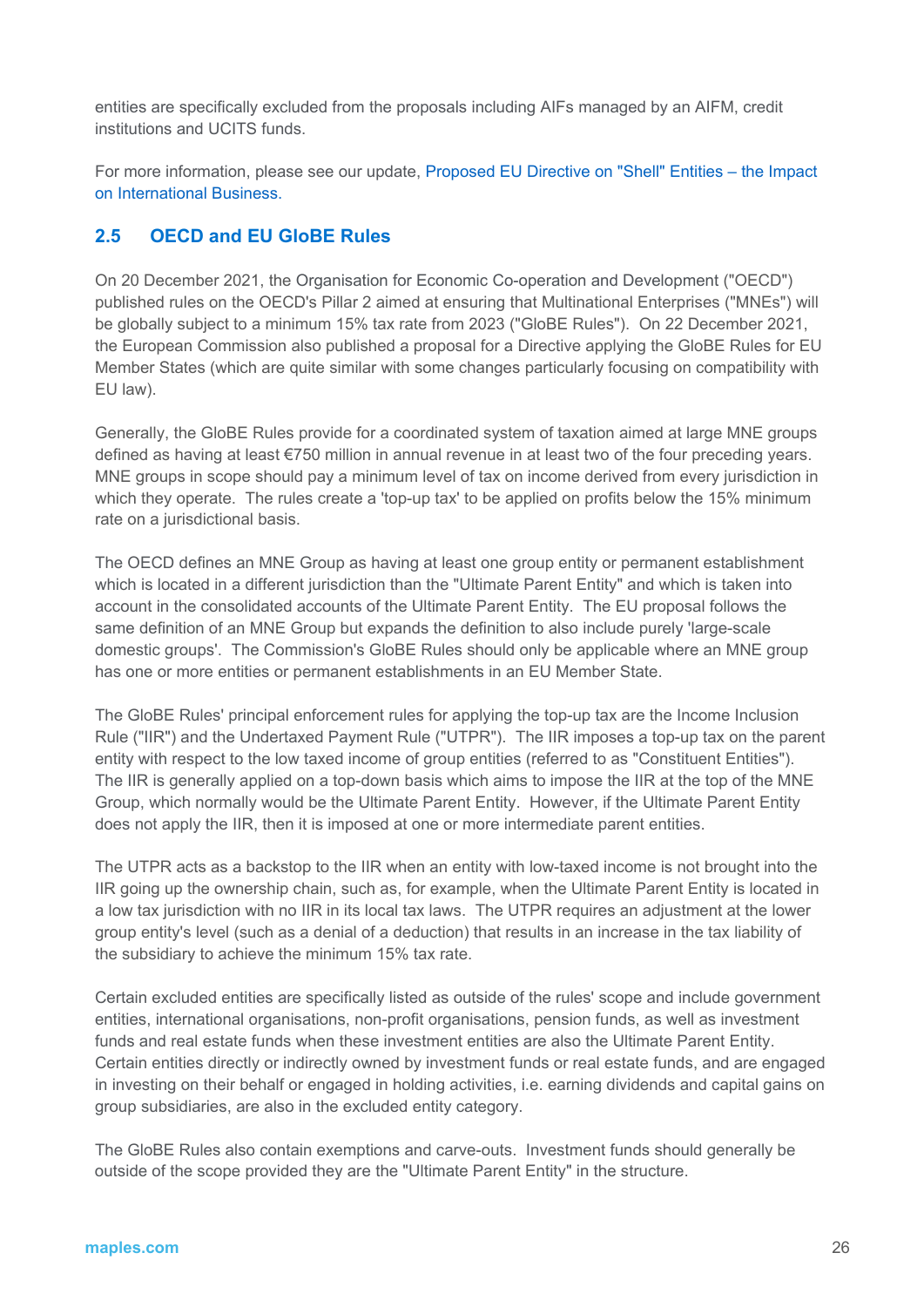#### **Luxembourg**

# **2.6 COVID-19 Specific Measures - Luxembourg**

The Luxembourg tax authorities have confirmed extensions of the existing tax agreements for crossborder workers working from their residence countries without adverse tax implications. These COVID-19 waivers have been extended for German, French and Belgian-resident cross-border workers until 31 March 2022. As such, these non-resident cross-border employees working from home will continue to remain taxable in the Member State where they would have normally worked, i.e. Luxembourg. As for social security, the agreements with Belgium, French and Germany should continue to apply until the end of June 2022.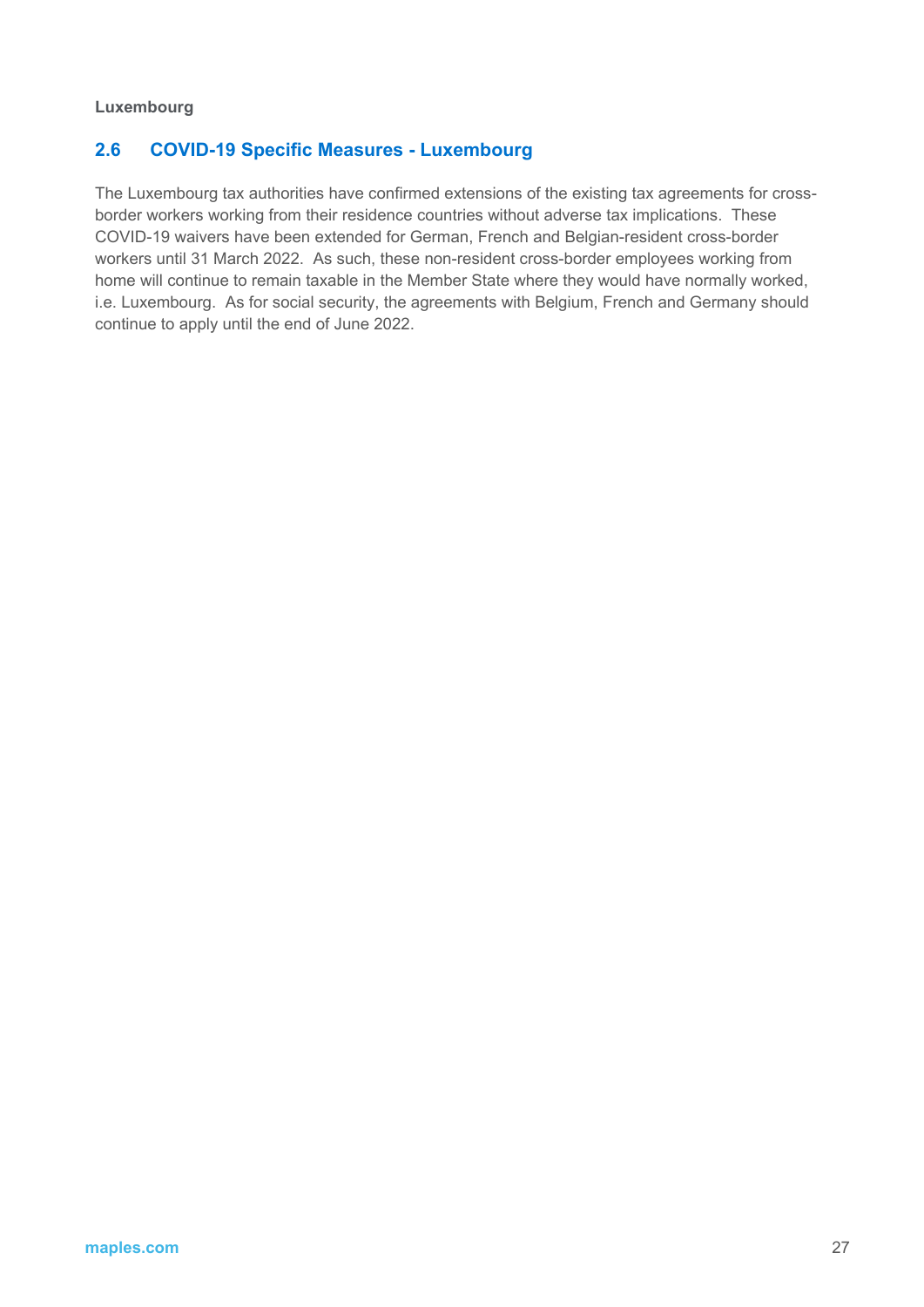

# **Contacts**

### Dublin

**Eimear O'Dwyer Partner, Co-Head of Funds & Investment Management** [eimear.odwyer@maples.com](mailto:eimear.o)

**Caitriona Carty Partner, Funds & Investment Management** caitriona.carty@maples.com

**Stephen Carty Partner, Funds & Investment Management** [stephen.carty@maples.com](mailto:stephen.carty@maples.com)

**Ian Conlon Partner, Funds & Investment Management** [ian.conlon@maples.com](mailto:ian.conlon@maples.com)

**Ronan Cremin Partner, Funds & Investment Management** [ronan.cremin@maples.com](mailto:ronan.cremin@maples.com)

**John Gallagher Partner, Funds & Investment Management** [john.gallagher@maples.com](mailto:john.gallagher@maples.com)

**Philip Keegan Partner, Funds & Investment Management** [philip.keegan@maples.com](mailto:philip.keegan@maples.com)

**Deirdre McIlvenna Partner, Funds & Investment Management** [deirdre.mcilvenna@maples.com](mailto:deirdre.mcilvenna@maples.com)

**Aaron Mulcahy Partner, Funds & Investment Management** [aaron.mulcahy@maples.com](mailto:aaron.mulcahy@maples.com)

**Niamh O'Shea Partner, Funds & Investment Management** [niamh.oshea@maples.com](mailto:niamh.o)

**Emma Conaty Head of Global Registration Services** [emma.conaty@maples.com](mailto:emma.conaty@maples.com)

**Andrew Quinn Partner, Head of Tax** [andrew.quinn@maples.com](mailto:andrew.quinn@maples.com)

#### **William Fogarty**

**Partner, Tax** [william.fogarty@maples.com](mailto:william.fogarty@maples.com)

**Lynn Cramer Partner, Tax** lynn.cramer@maples.com

# Luxembourg

**Johan Terblanche Managing Partner, Head of Funds & Investment Management** [johan.terblanche@maples.com](mailto:johan.terblanche@maples.com)

**Michelle Barry** 

**Partner, Funds & Investment Management**  [michelle.barry@maples.com](mailto:michelle.barry@maples.com)

**James O'Neal Principal, Tax**

james.oneal@maples.com

**Jean-Dominique Morelli Partner, Tax** [jean-dominique.morelli@maples.com](mailto:jean-dominique.morelli@maples.com)

# Cayman Islands

**Pádraig Brosnan Partner, Funds & Investment Management** [padraig.brosnan@maples.com](mailto:padraig.brosnan@maples.com)

# Hong Kong

**Michelle Lloyd Partner, Funds & Investment Management** [michelle.lloyd@maples.com](mailto:michelle.lloyd@maples.com)

# London

**Adam Donoghue Partner, Co-Head of Funds & Investment Management** [adam.donoghue@maples.com](mailto:adam.donoghue@maples.com)

**Fearghal De Feu Partner, Funds & Investment Management** fearghal.defeu@maples.com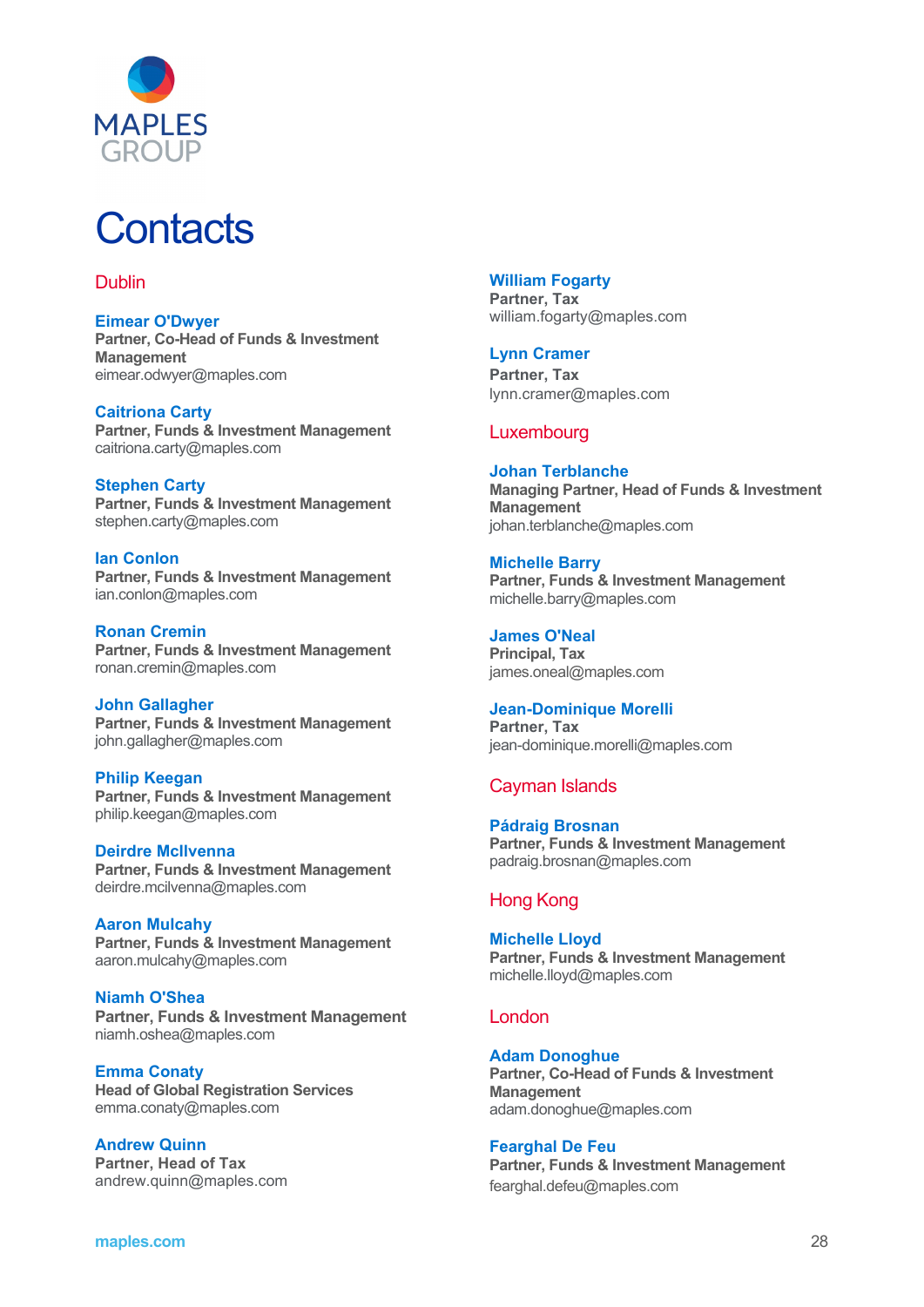

# About the Maples Group

The Maples Group is a leading service provider offering clients a comprehensive range of legal services on the laws of the British Virgin Islands, the Cayman Islands, Ireland, Jersey and Luxembourg, and is an independent provider of fiduciary, fund services, regulatory and compliance, and entity formation and management services. The Maples Group distinguishes itself with a client-focused approach, providing solutions tailored to their specific needs. Its global network of lawyers and industry professionals are strategically located in the Americas, Europe, Asia and the Middle East to ensure that clients gain immediate access to expert advice and bespoke support, within convenient time zones.

The Maples Group's Irish legal services team is independently ranked first among legal service providers in Ireland in terms of total number of funds advised (based on the most recent Monterey Ireland Fund Report, as of 30 June 2020). Our sizeable and fast growing Luxembourg legal services team cover the whole range of funds & investment management services. For more information, please visit: [maples.com.](http://www.maples.com/)

#### © **MAPLES GROUP 2022**

This update is intended to provide only general information for the clients and professional contacts of the Maples Group. It does not purport to be comprehensive or to render legal advice. Published by Maples and Calder (Ireland) LLP and Maples and Calder (Luxembourg) SARL.